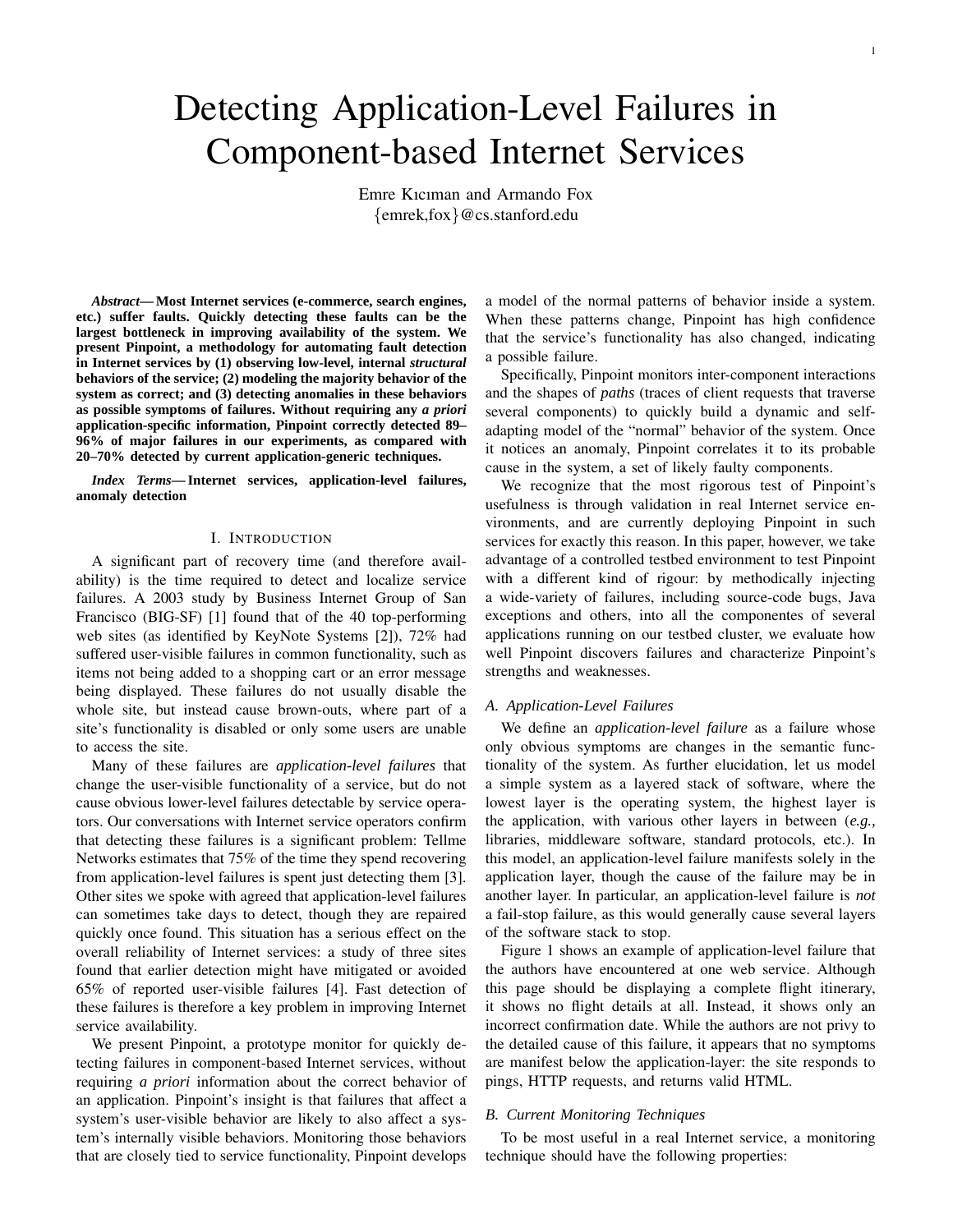

Fig. 1. Instead of a complete itinerary, this screenshot of an airline site shows no flight details at all. A naive fault monitor, however, would find no problems: the site responds to pings, HTTP requests, and returns valid HTML.

**High accuracy and coverage:** A monitoring service should correctly detect and localize a broad range of failures. Ideally, it would catch never-before-seen failures anywhere in the system. In addition, a monitor should be able to report what part of the system is causing the failure.

**Few false-alarms:** The benefit provided by early detection of true faults should be greater than the effort and cost to respond to false-alarms.

**Deployable and maintainable:** A monitoring system must be easy to develop and maintain, even as the monitored application evolves.

From our discussions with Internet service operators, we find that existing detection methods fall into three categories. First, *low-level monitors* are machine and protocol tests, such as heartbeats, pings, and HTTP error code monitors. They are easily deployed and require few modifications as the service develops; but these low-level monitors miss high-level failures, such as broken application logic or interface problems.

Secondly, *application-specific monitors*, such as automatic test suites, can catch high-level failures in tested functionality. However, these monitors usually cannot exercise all interesting combinations of functionality (consider, for example, all the kinds of coupons, sales and other discounts at a typical ecommerce site). More importantly, these monitors must be custom-built and kept up-to-date as the application changes, otherwise the monitor will both miss real failures and cause false-alarms. For these reasons, neither the sites that we have spoken with, nor those studied in [4] make extensive use of these monitors.

Thirdly, *user-activity monitors*, watch simple statistics about the gross behavior of users and compare them to historical trends. Such a monitor might track the searches per second or orders per minute at a site. These monitors are generally easy to deploy and maintain, and at a site with many users, can detect a broad range of failures that affect the given statistic, though they do not often give much more than an indication that *something* might have gone wrong. Since these monitors are watching user behavior, they can generate false alarms due to external events, such as holidays or disasters. Finally, customer service complaints are the catch-all fault detectors.

# *C. Contributions*

We introduced path-analysis for localizing failures in Internet services in [5] and in [3], [6] broadened our path-analysis techniques to show how this coarse-grained visibility into a system can aid fault management, fault impact analysis, and evolution management. The contributions of this paper are as follows:

- 1) We identify two kinds of system behaviors—path-shapes and component-interactions—that are easy to observe with application-generic instrumentation and serve as reliable indicators of changes in high-level application behavior.
- 2) We show how existing statistical analysis and machine learning techniques for anomaly detection and classification can be used to monitor these behaviors to discover failures without *a priori* knowledge of the correct behavior or configuration of the application.
- 3) We evaluate these techniques by integrating Pinpoint with a popular middleware framework (J2EE) for building Internet services. We inject a variety of failures into several J2EE applications, and measure how well and how quickly Pinpoint detects and localizes the faults. We also test Pinpoint's susceptibility to false positives by performing a set of common changes, such as a software upgrade.

Pinpoint does not attempt to detect problems before they happen. Rather, we focus on detecting a failure as quickly as possible after it occurs, to keep it from affecting more users and to prevent cascading faults. Also, Pinpoint attempts to notice where a failure is occuring in the system, and does not attempt to explain why it might be failing. Combined with a simple generic recovery mechanism, such as microreboots [7], simply knowing the location of a fault is often sufficient for fast recovery.

Section II describes Pinpoint's approach to detecting and localizing anomalies, and the low-level behaviors that are monitored. Section III explains in detail the algorithms and data structures used to detect anomalies in each of these behaviors. In Section IV, we describe an implementation of Pinpoint and our testbed environment. In Section V, we evaluate Pinpoint's effectiveness at discovering failures, the time to detect failures, and its resilience to false-alarms in the face of normal changes in behavior. We conclude by discussing related work and future directions.

# II. PINPOINT APPROACH

With Pinpoint, we attempt to combine the easy deployability of low-level monitors with the higher-level monitors' ability to detect application-level faults. This section describes our assumptions and our approach.

#### *A. Target System*

Pinpoint makes the following assumptions about the system under observation and its workload:

1) Component-based: the software is composed of interconnected modules (components) with well-defined narrow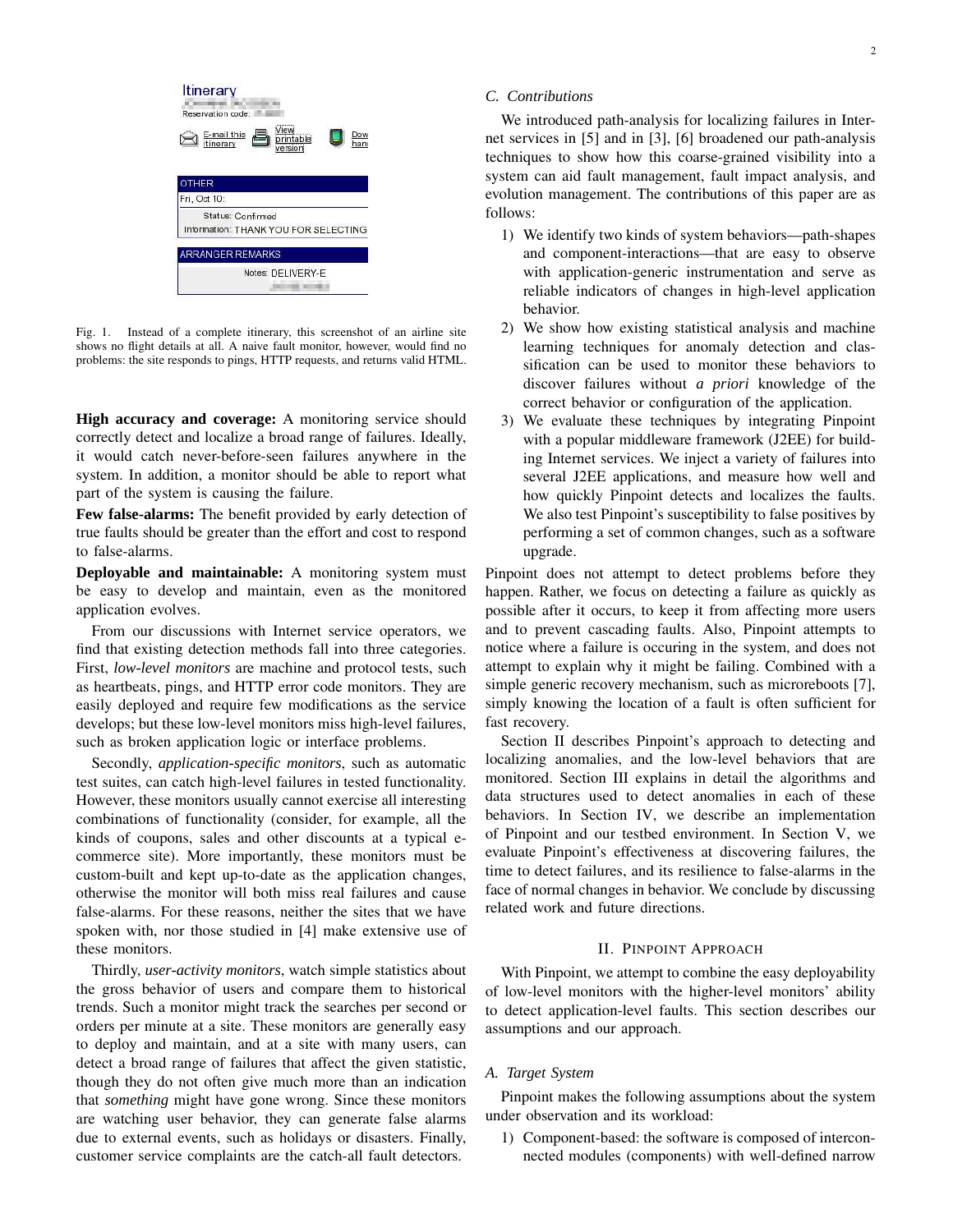interfaces. These may be software objects, subsystems (*e.g.*, a relational database may be considered a single, large black-box component), or physical node boundaries (*e.g.*, a single machine running one of the Web server front-ends to an Internet service).

- 2) Request-reply: a single interaction with the system is relatively short-lived, and its processing can be broken down as a *path*, a tree of the names of components that participate in the servicing of that request.
- 3) High volume of largely independent requests (*e.g.,* from different users): combining these allows us to appeal to "law of large numbers" arguments justifying the application of statistical techniques. The high request volume ensures that most of the system's common code paths are exercised in a relatively short time.

In a typical large Internet service, (1) arises from the service being written using one of several standard component frameworks, such as .NET or J2EE, and from the clustered and/or tiered architecture [8] of many such services. (2) arises from the combination of using a component-based framework and HTTP's request-reply nature. (3) arises because of the combination of large numbers of (presumably independent) end users and high-concurrency design within the servers themselves.

## *B. Observation, Detection, Localization*

The Pinpoint approach to detecting and localizing anomalies is a three-stage process of observing the system, learning the patterns in its behavior, and looking for anomalies in those behaviors.

- 1) **Observation:** We capture the *runtime path* of each request served by the system: an ordered set of coarsegrained components, resources, and control-flow used to service the request. From these paths, we extract two specific low-level behaviors likely to reflect high-level functionality: component interactions and path shapes.
- 2) **Learning:** We build a reference model of the normal behavior of an application with respect to component interactions and path shapes, under the assumption that most of the system is working correctly most of the time.
- 3) **Detection:** We analyze the current behavior of the system, and search for anomalies with respect to our learned reference model.

During the observation phase, we capture the runtime paths of requests by instrumenting the middleware framework used to build the Internet service. As these middleware frameworks wrap all the application's component and manage their invocations, instrumenting the middleware gives us the visibility we require. And by instrumenting a standard middleware, such as J2EE or .NET, we have the ability to observe any application built atop it.

Before analyzing these observations, we "bin" our runtime paths by their request type. By analyzing each type of request separately. we aim to improve resilience against changes in the workload mix presented to the Internet service. The degree of resilience is determined by the quality of the binning function. In our testbed, we use the URL of a request; a more sophisticated classifier might also use URL arguments, cookies, etc.

In the learning phase, Pinpoint builds reference models of normal behavior under the assumption that most of the time, most of the system is working correctly. Note that this assumption does not require the system to be completely fault-free. Quickly and dynamically building accurate and complete models depends on the assumption that there is a high traffic and a large number of independent requests to the service: a large fraction of the service's code base and functionality is exercised in a relatively short amount of time. This assumption does not hold for some other applications of anomaly detection, such as intrusion detection in multipurpose or lightly-used servers, in which it is not reasonable to assume that we can observe a large volume of independent requests.

We learn a *historical* reference model to look for anomalies in components relative to their past behavior, and a *peer reference model* to look for anomalies relative to the current behaviors of a component's replicated peers. These two models complement each other: a historical analysis can detect acute failures, but not those that have always existed in the system; peer analysis, which only works for components that are replicated, is resilient to external variations that affect all peers equally (such as workload changes), but a correlated failure that affects all peers equally will be missed. Steadystate failure conditions affecting the whole system would not be detected by either type of analysis

To detect failures, we compare the current behavior of each component to the learned reference model. The anomaly detection function itself is model-specific. We describe both the models and the anomaly detection function in detail in the next section.

Once a failure has been detected, a separate policy agent is responsible for deciding how to respond to discovered failures. Discussion and analysis of how to react to possible failures is outside the scope of this paper, though we discuss one policy of rebooting failed components in [9].

#### III. ALGORITHMS AND DATA STRUCTURES

From our observations, we extract two behaviors: path shapes and component interactions. The techniques we use to model these behaviors and detect anomalies are detailed in the rest of this section.

## *A. Modeling Component Interactions*

The first low-level behavior that we analyze is component interactions. Specifically, we model the interactions between an instance of a component and each class of components in the system. The intuition behind looking for anomalies here is that a change in a component's interactions with the rest of the system is likely to indicate that the functional behavior of that component is also changing.

If A and B are both classes of components, and  $a_i$  is an instance of  $A$ , we measure the interactions between  $a_i$  and any instance in  $B$ . We do not analyze interactions between two individual instances because in many systems this level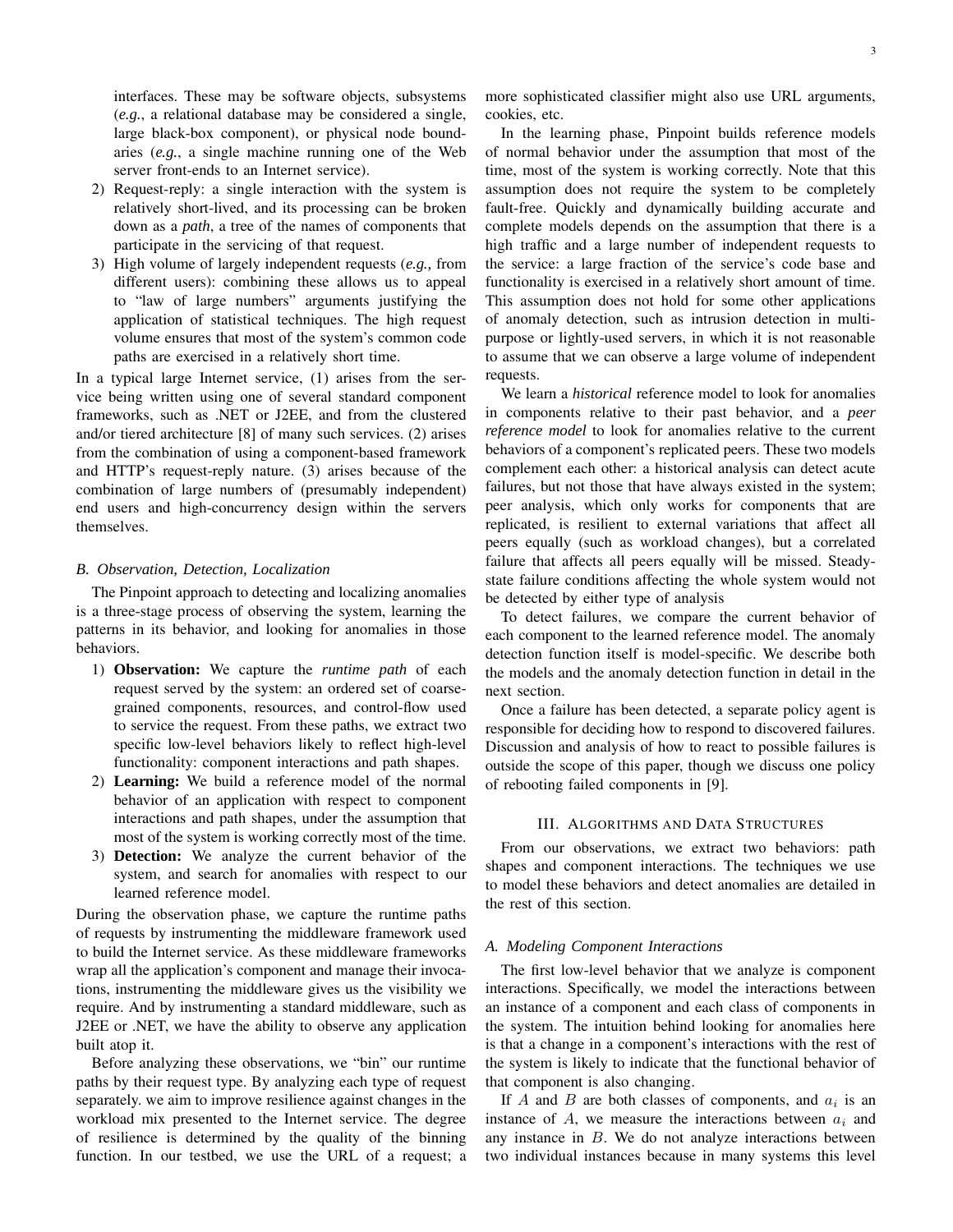| 1 9.41 Catal oqEJB |             |                   |                          |  |
|--------------------|-------------|-------------------|--------------------------|--|
| 2 1.09             |             | Shopp ingCa rtEJB |                          |  |
| $3 \t 0.34$        |             |                   | Shopp ingCo ntroll erEJB |  |
| $4 \quad 0.12$     | JspSe rvlet |                   |                          |  |
| $5 \quad 0.02$     |             | MainS ervle t     |                          |  |
|                    |             |                   |                          |  |

Fig. 2. This list shows the top five  $\chi^2$  goodness-of-fit scores of components after injecting an anomaly into CatalogEJB. The scores are normalized 1 is the threshold for statistical significance  $\alpha$ . CatalogEJB, the most anomalous, is significantly more anomalous than other components.

of interaction is not identical across instances of a component. For example, some systems use a notion of affinity, where a component  $a_1$  will only communicate with  $b_1$ ,  $a_2$  with  $b_2$ , etc.

We represent these interactions of an instance  $a_i$  as a set of weighted links, where each link represents the interaction between a component instance and a class of components, and is weighted by the proportion of runtime paths that enter or leave a component a through each interaction.

We generate our historical models of the component interactions by averaging the weights of links through them over time. Our peer model is generated by averaging the current behaviors of replicated peers in the system.

We detect anomalies by measuring the deviation between a single component's current behavior and our reference model using the  $\chi^2$  test of goodness-of-fit:

$$
Q = \sum_{j=1}^{k} \frac{(N_j - w_j)^2}{w_j} \tag{1}
$$

where  $N_j$  is the number of times link j is traversed in our component instance's behavior; and  $w_i$  is the expected number of traversals of the link according to the weights in our reference model. Q is our confidence that the normal behavior and observed behavior are based on the same underlying probability distribution, regardless of what that distribution may be. The higher the value of  $Q$ , the less likely it is that the same process generated both the normal behavior and the component instance's behavior.

We use the  $\chi^2$  distribution with  $k-1$  degrees of freedom, where  $k$  is the number of links in and out of a component, and we compare Q to an anomaly threshold based on our desired level of significance  $\alpha$ , where higher values of  $\alpha$  are more sensitive to failures but more prone to false-positives. In our experiments, we use a level of significance  $\alpha = 0.005$ . Figure 2 shows an example output from one of our fault detection runs.

#### *B. PCFGs Model Path Shapes*

The shape of a path is the ordered set of logical software components (as opposed to instances of components on specific machines) used to service a client request [6]. We represent the shape of a path in a call-tree-like structure, except that each node in the tree is a component rather than a call site (*i.e.*, calls that do not cross component boundaries are hidden).

Path shapes give a different view of the system than component interactions. Component interactions look at one component's behavior across many client requests, whereas

$$
\begin{array}{ccc}\n\textcircled{0}\rightarrow\textup{\AA}\rightarrow\textup{\AA}\rightarrow\textup{\AA}\n\\
\textcircled{0}\cdots\rightarrow\textup{\AA}\rightarrow\textup{\AA}\rightarrow\textup{\AA}\n\\
\textcircled{0}\rightarrow\textup{\AA}\rightarrow\textup{\AA}\rightarrow\textup{\AA}\n\\
\textcircled{0}\rightarrow\textup{\AA}\rightarrow\textup{\AA}\rightarrow\textup{\AA}\n\\
\textcircled{0}\rightarrow\textup{\AA}\rightarrow\textup{\AA}\rightarrow\textup{\AA}\n\\
R_{1,1}: & \mathbf{S}\rightarrow\textup{\AA}\quad p=1.0 \quad R_{3,2}: & B\rightarrow C \quad p=0.2\n\\
R_{2,1}: & A\rightarrow B \quad p=0.66 \quad R_{3,3}: & B\rightarrow CB \quad p=0.2\n\\
R_{2,2}: & A\rightarrow BB \quad p=0.33 \quad R_{3,4}: & B\rightarrow \$ \quad p=0.2\n\\
R_{3,1}: & B\rightarrow CC \quad p=0.4 \quad R_{4,1}: & C\rightarrow \$ \quad p=1.0\n\end{array}
$$

Fig. 3. Top left: a set of three inter-component call paths through a system consisting of three component types (A, B, C). Top right: Call paths 1 and 2 have the same shape, while 3 is different. Bottom: PCFG corresponding to this collection of paths. **S** is the start symbol, **\$** is the end symbol, and A, B, C are the symbols of the grammar.

a path shape gives the orthogonal view, inspecting a single request's interactions with many components. As an example of a failure detectable by path shape analysis, but not by component interactions, consider an occasional error that affects only a few requests out of many. Since few requests are affected, it might not significantly change the weights of the links in a component interaction model, but path shape analysis would detect anomalies in the individual paths. As a converse example, it is normal for a password-verification component to occasionally reject login attempts and path-shape analysis of a request that ended in a login failure would not be considered anomalous. However, component interaction analysis would be able to detect an anomaly if the component was rejecting more than the usual proportion of login attempts.

We model a set of path shapes as a probabilistic context-free grammar (PCFG) [10], a structure used in natural language to calculate the probabilities of different parses of a sentence. A PCFG consists of a set of grammar rules,  $R_{ij}: N^i \rightarrow \zeta^j$ , where  $N^i$  is a symbol in the grammar and  $\zeta^j$  is a sequence of zero or more symbols in the grammar. Each grammar rule is annotated with a probability P( $R_{ij}$ ), such that  $\forall i \sum_j R_{ij} =$ 1. The probability of a sentence occurring in the language represented by that grammar is the sum of the probabilities of all the legal parsings of that sentence.

In our analysis in Pinpoint, we treat each path shape as the parse tree of a sentence in a hypothetical grammar, using the component calls made in the path shapes to assign the probabilities to each production rule in the PCFG. Figure 3 shows an example of a trivial set of path shapes and the corresponding PCFG.

To learn a PCFG from a set of sample path shapes, we iterate over every branching point in the component call trees represented by the set of sample paths. For every branch in a path shape where a component  $N^i$  makes a set of calls to components  $\zeta^j$ , we increment two counters. The first counter,  $c_{N^i}$  is associated with the component  $N^i$  and tracks the number of times this component has been seen across our sample set of path shapes. The second counter,  $c_{N^i \to \zeta^j}$  is associated with the grammar rule  $N^i \rightarrow \zeta^j$ , and tracks the number of times  $N^i$  has called  $\zeta^j$ . Once we have processed all the path shapes in our sample, we calculate  $P(R_{ij})$  for each  $R_{ij}$  as  $c_{N^i\rightarrow \zeta^j}/c_{N^i}$ .

To build a historical reference model, we build a PCFG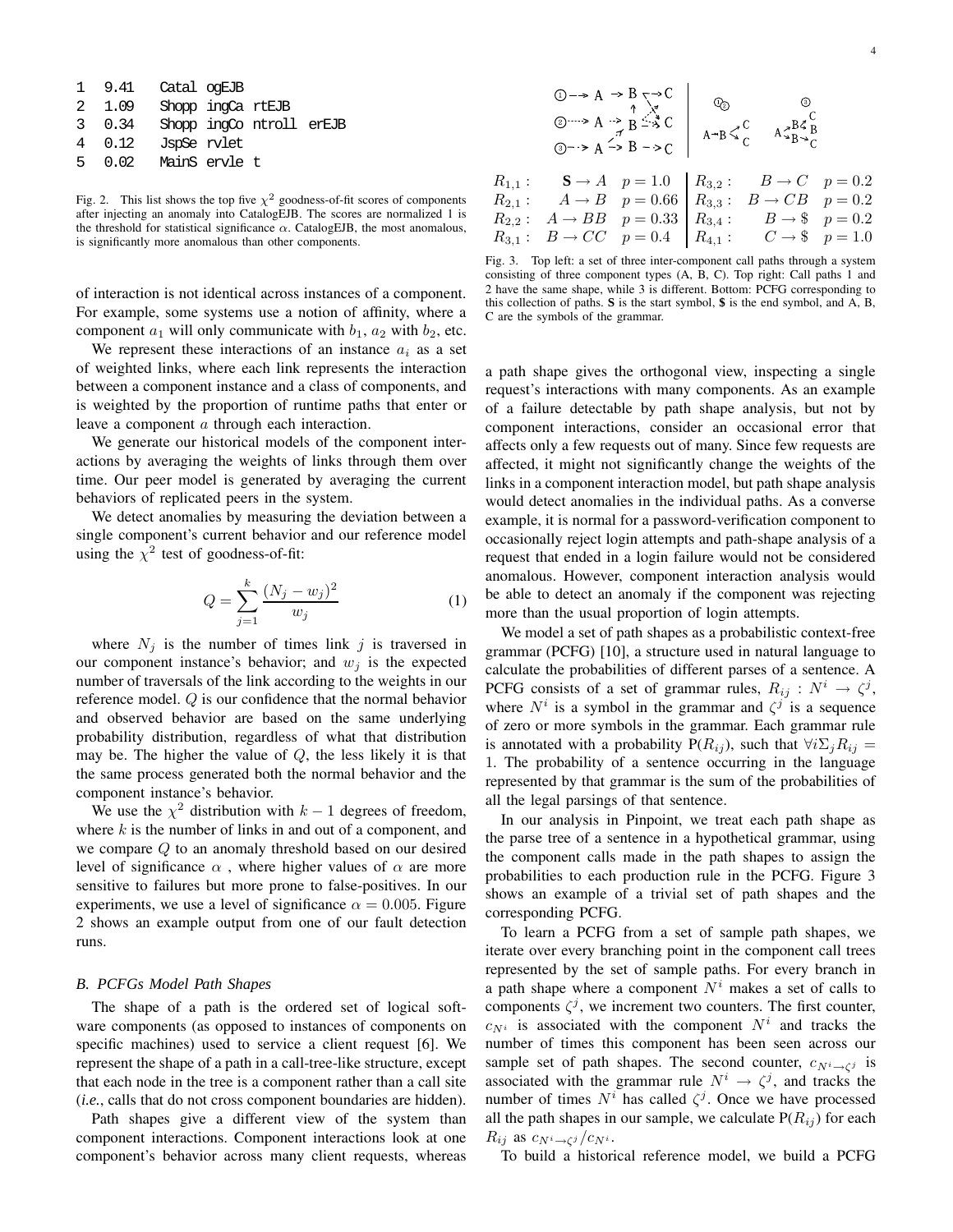

Fig. 4. The left graph is a histogram of request scores during normal behavior. The right shows the scores when we cause part of the system to misbehave. Some requests fail as a result, and are clearly separated from the successful requests by our scoring algorithm. This data is taken from our experiments with the Petstore 1.3, described in Section IV.

based on a set of path shapes observed in the past, and our peer reference model from the path shapes observed in the last N minutes. In both cases, we want to be sure that our models are based on enough observations that we capture most of the different behaviors in the system.

To determine whether a subsequently-observed path shape is anomalous, once we have built a reference model, we start at the root of the tree of component calls in a path shape and compare each transition to its corresponding rule  $R_{ij}$  in our PCFG. The total "anomaly" score for path shape is:

$$
\sum_{\forall R_{ij}\in t} \min(0, P(R_{ij}) - 1/n_i)
$$
 (2)

where  $t$  is the path shape being tested, and  $n$  is the total number of rules in our PCFG beginning at  $N<sup>i</sup>$ . The simple intuition behind this scoring function is that we are measuring the difference between the probability of the observed transition, and the expected probability of the transition at this point. We use this difference as the basis for our score because in these systems, we have found that low probability transitions are not necessarily anomalous. Consider a PCFG with 100 equally probable rules beginning with  $N^i$  and probability 0.005 each, and 1 rule with probability 0.5. Rather than penalize the low-probability 0.005 transitions, this scoring mechanism will calculate that they deviate very little from the expected probability of 1/101. Figure 4 shows that this scoring function does a good job of separating normal paths from faulty paths.

After scoring our path shapes, if more than  $\alpha n$  paths score above the  $(1 - n)^{th}$  percentile of our reference model's distribution, we mark these paths as anomalous. For example, any path with a score higher than any we have seen before  $(i.e., above the 100<sup>th</sup> percentile)$  will be marked as anomalous. Similarly, if  $\alpha = 5$  and 1% of paths suddenly score higher than our historical  $99.9^{th}$  percentile, we will mark these  $1\%$ of paths as anomalous, since  $0.01 > 5 * (1 - 0.999)$ . The  $\alpha$ coefficient allows us some degree of control over the ratio of false-positives to true-positives. All other things being equal, we would expect to have less than  $\frac{1}{\alpha}$  of our anomalous paths to be false-positives when a failure occurs.

## *C. Decision Trees Localize Path Shape Anomalies*

While detecting possibly faulty requests can be important in its own right, it is often more useful to discover what



Fig. 5. A decision-tree learned for classifying faulty paths in one of our experiments. Here we injected a fault into TheInventory component on one machine in a cluster. The decision tree learning algorithm chose the "name=TheInventory" as the most important classifier, and the machine's ip address as the second.

components in the system may be failing. Once we have detected anomalous path shapes using a PCFG analysis, we can attempt a second stage of analysis to localize the problem to specific components by searching for a correlation between anomalies and the features of our paths. If we find a correlation then we say that these components are a potential cause of the failure. Of course, correlation does not imply causality, but it does help us narrow down our list of possible causes.

To find this correlation, we learn a decision tree to classify (predict) whether a path shape is a success or failure based on its associated features. These features correspond to the path information that Pinpoint collects, such as the names of EJB's, IP addresses of server replcias in the cluster, etc. Of course, we already know the success of the requests we are analyzing—what interests us is the structure of the learned decision tree; looking at which components are used as tests within the decision tree function tells us which components are correlated with request failures. In our experiments, we use the ID3 algorithm [11] for learning a decision tree, though recent work suggests that C4.5 decision trees might perform better [12].

The training set for our decision-tree learning is the set of paths classified as normal or anomalous by our PCFG detector. The input to our target function is a path, and the output of the function is whether or not the path is anomalous. Our goal is to build a decision tree that approximates our observed anomalies based on the components and resources used by the path.

Once we have built a decision tree, we convert it to an equivalent set of rules by generating a rule for each path from the root of the tree to a leaf. We rank each of these rules based on the number of paths that they correctly classify as anomalous. From these rules, we extract the hardware and software components that are correlated with failures.

Since anomalies detected by our component-interaction analysis already point to specific faulty components, we do not usually need to localize them further. However, if we notice anomalies in many components at once, it may be worthwhile to "localize" the problem to some common attribute or feature of the failing components.

Note that decision trees can represent both disjunctive and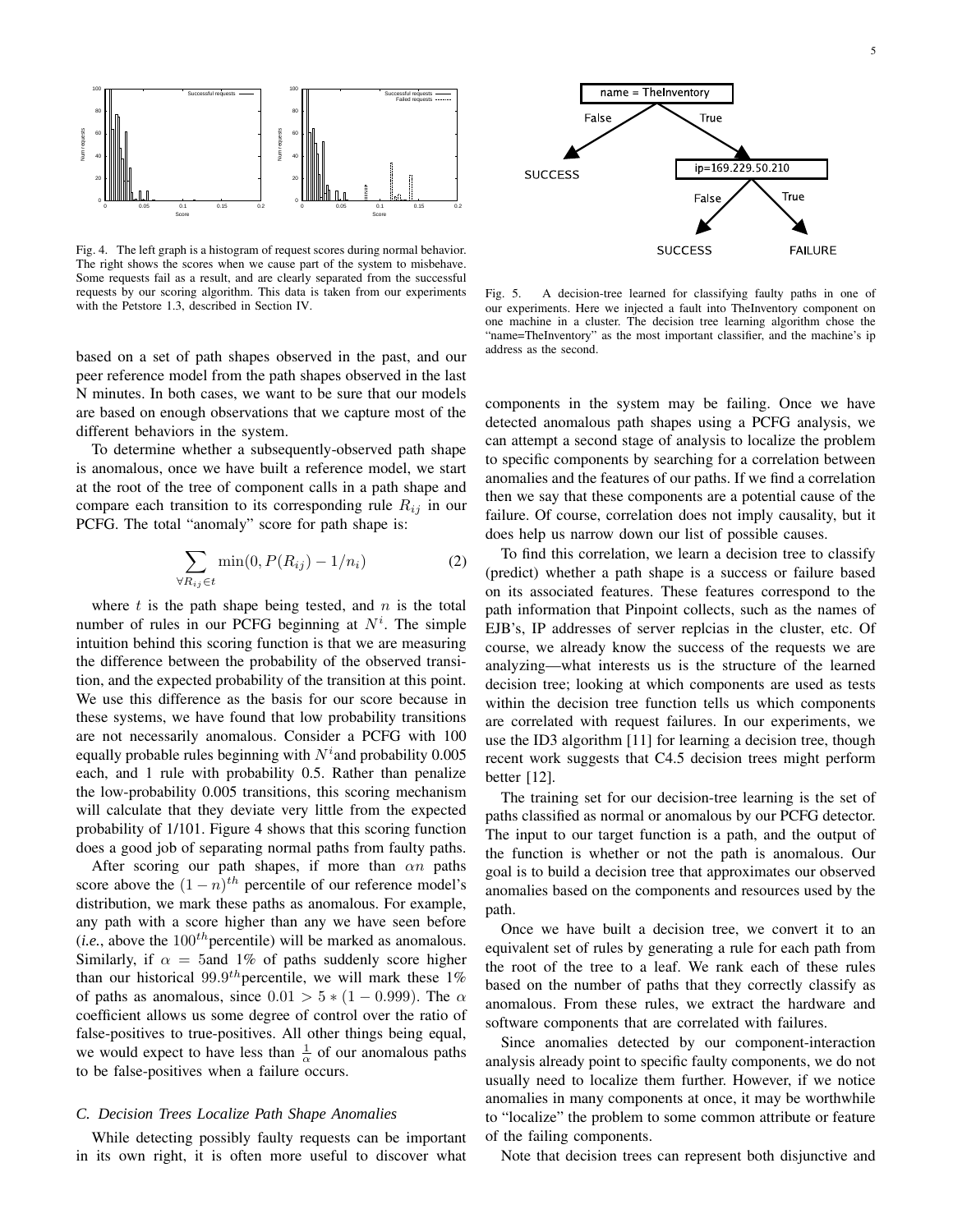conjunctive hypotheses, meaning that they have the potential to learn hypotheses that describe multiple independent faults, as well as localize failures based on multiple attributes of a path rather than just one, *i.e.*, caused by interactions of sets of components rather than by indvidual components. More interestingly, it allows us to avoid specifying *a priori* the exact fault boundaries in the system. With the caveat that this will require more observations to make a statistically significant correlation, we can allow the decision tree to choose to localize to a class of components, a particular version of a component, all components running on a specific machine, etc, rather than stating before-hand that we want to localize to a particular instance of a component.

## IV. EXPERIMENTAL SETUP AND METHODOLOGY

The goal of our experiments is to characterize Pinpoint's capabilities (detection rate, time to detection, and resilience to false alarms) in the context of a realistic Internet service environment, and to compare these capabilities against current techniques for failure detection.

The core of Pinpoint is a plugin-based analysis engine. Though we do not describe this prototype in detail, let it suffice that we have created plugins corresponding to the anomalydetection and localization algorithms described in Section III.

In this section, we describe the setup of our small testbed platform. We have instrumented a popular middleware platform to gather the behaviors we observe, deployed several applications atop our platform, and injected a variety of faults and errors to test the detection capability of Pinpoint. Though our testbed is not perfect, notably because of its small size, we have attempted to make it as realistic as possible.

### *A. Instrumentation*

We instrumented the JBoss open-source implementation of the J2EE middleware standard which provides a standard runtime enironment for three-tier enterprise applications [13], [14]. Figure 6 illustrates this architecture. In the *presentation* or web server tier, our instrumentation captures the URL and other details of an incoming HTTP request, and also collects the invocations and returns for used JSP pages, JSP tags and servlets<sup>1</sup>. In the *application* tier, which manages and runs the Enterprise Java Bean modules that make up the core of the application, we capture calls to the naming directory (used by components to find each other) and the invocation and return data for each call to an EJB. Finally, we capture all the SQL queries sent to the *database* tier by instrumenting JBoss's Java Database Connection (JDBC) wrappers.

Whenever we observe an event, we capture six pieces of information: (1) a unique ID identifying the end-user request that triggered this action; (2) an event number, used to order events within a request; (3) whether the observed event is a component call or return; (4) a description of the component being used in the event (*e.g.*, software name, IP address, etc); (5) timestamp; (6) any event-specific details, such as the SQL

<sup>1</sup>Java Server Pages (JSP) provide a server-side scripting capability for creating dynamic web content.



Fig. 6. J2EE provides a three-tiered architecture for building applications.

query string. These observations are reported asynchronously across the service, and gathered at a central logging and analysis machine. We use the unique request IDs and event numbers to recreate the path that each request took through the system.

Our instrumentation is spread across several sites within the J2EE code. Each site instruments one type of component (EJB,servlet,etc.) and required changes to only 1–3 files. Each instrumentation site required 1-2 days of graduate student time to implement and debug. In our instrumentation, we make observations asynchronously, and drop observations rather than hurt the performance of the system. On a single-node system, our unoptimized implementation can maintain full instrumentation without dropping observations at a steady state of **75** clients, and can tolerate bursts of up to 300 clients for minutes at a time (with subsequent queuing delays). The majority of our performance costs come from our use of Java serialization as the basis of our network transfer protocol. However, the deployment of commercial instrumentation packages such as Integritea on large sites such as Priceline.com suggests that this relatively coarse-granularity of instrumentation is practical if some engineering effort is focused on the implementation [3], [15].

## *B. Applications and workloads*

We deployed three different applications in our testbed platform:

**Petstore 1.1** is Sun's sample J2EE application that simulates an e-commerce web site (storefront, shopping cart, purchase, tracking, etc.). It consists of 12 application components (EJBs and servlets), 233 Java files, and about 11K lines of code, and stores its data in a Cloudscape database. Its primary advantage is that we have been able to modify the applciation to distribute its presentation and business logic across a cluster of machines. **Petstore 1.3** is a significantly rearchitected version of Sun's initial application. This version includes a suite of applications for order-processing and supply-chain management, and is made of 47 components, 310 files, and 10K lines of code. Because of its new architecture, we were unable to cluster Petstore 1.3, but its increased functionality makes it a useful additional application.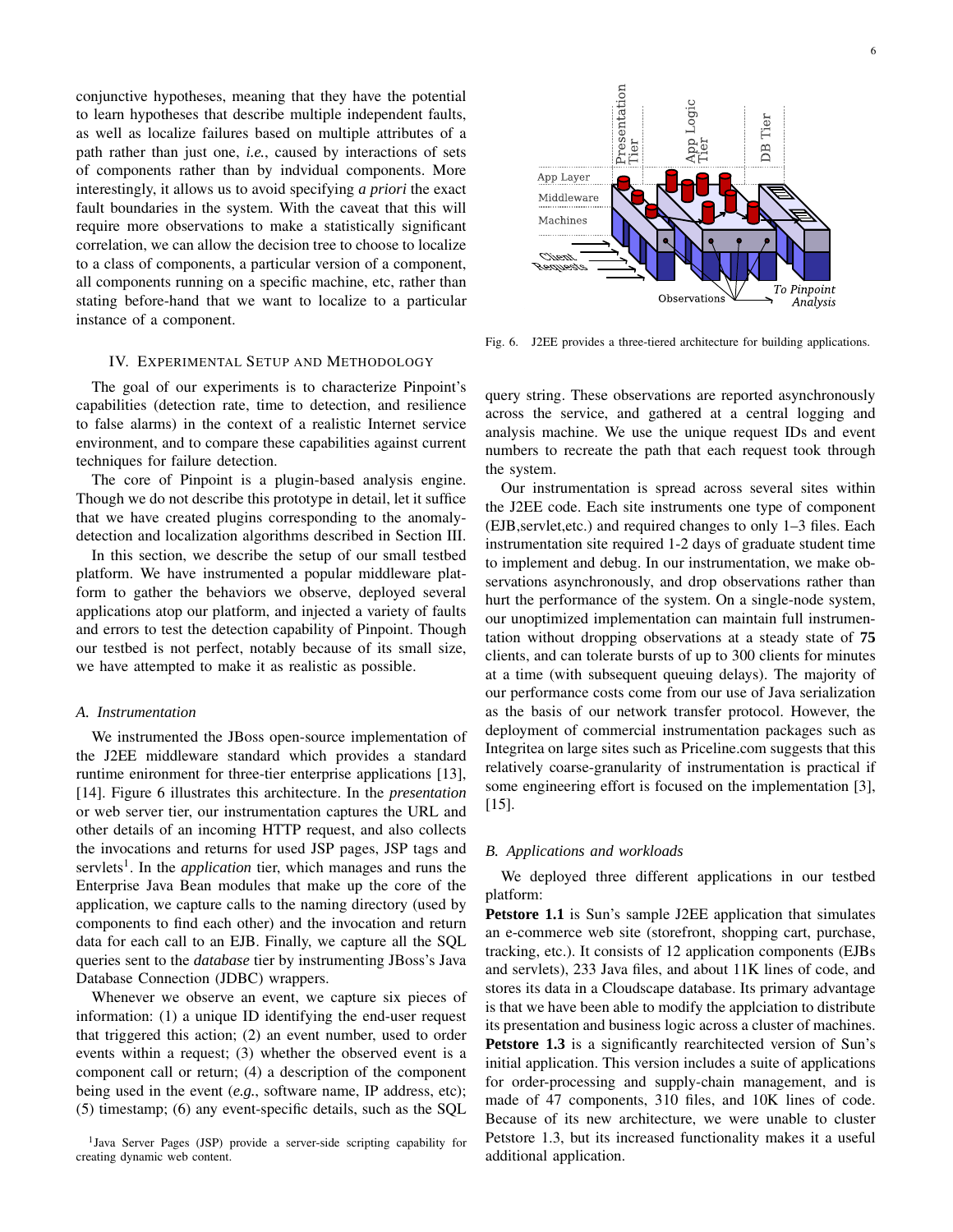**RUBiS** is an auction web site, developed at Rice University for experimenting with different design patterns for J2EE [16]. RUBiS contains over 500 Java files and over 25k lines of code. More relevant for our purposes, RUBiS has 21 application components and several servlets.

While RUBiS comes with a custom load generator, we built our own HTTP load generator for use with our Petstore applications. The Petstore workloads presented by our load generator simulates traces of several parallel, distinct user sessions with each session running in its own client thread. A session consists of a user entering a site, performing various operations such as browsing or purchasing items, and then leaving the site. We choose session traces so that the overall load the service fully exercises the components and functionality of the site. If a client thread detects an HTTP error, it retries the request. If the request continues to return errors, the client quits the trace and begins the session again. The traces are designed to take different routes through the web service, such that a failure in a single part of the web service will not artifically block all the traces early in their life cycle.

While our synthetic workload is very regular, our discussions with multiple large Internet services indicate that this regularity is realistic. One site reported that their aggregate user behavior at any time is generally within 1-2% of the behavior at the same time in the previous week, with the exception of major events such as holidays or disasters.

When we deploy these applications, we run our observation collector, the application, the database, and the load generator on separate machines. Our clustered version of Petstore 1.1 runs with one front-end node running the code to handle presentation, and three application-logic nodes.

## *C. Fault and Error Load*

The goal of Pinpoint is to detect application-level failures, as described in Section I-A. Since we detect failures by looking for changes in application behavior, we have tried to choose fault and error loads which will cause a variety of different reactions in an application  $2$ . We believe one of the primary factors that determines how an application will react to a problem is whether the system was designed to handle the failure or not. Thus, our injected faults and errors include those that a programmer building a system should expect, might expect, and likely would not expect.

To inform our choice in fault and error loads, we surveyed studies of failures in deployed systems as well as the faults injected by other researchers in their experiments [4], [18]– [21]. While some experiments focus on a range of byzantine faults, we found that most of the faults injected concentrated on problems that caused program crashes and other obvious failures, as opposed to triggering only application-level failures.

**Java exceptions:** Because Java coerces many different kinds of failures, from I/O errors to programmer errors, to manifest as exceptions, injecting exceptions is an appropriate method of testing an application's response to real faults. To test an application's response to both anticipated and possibly unexpected faults, we inject both exceptions that are declared in component interfaces and undeclared runtime exceptions. Note that both kinds of exceptions can sometimes be normal and other times be signs of serious failures (we discuss this further in the Section IV-D.

**Naming Directory Corruption:** To simulate some kinds of configuration errors, such as mislabeled components in a deployment descriptor, we selectively delete entries from the Java Naming Directory server (JNDI).

**Omission errors:** To inject this error, we intercept a method call and simply omit it. If the function should have returned a value, we return 0 or a null value. While omission errors are not the most realistic of the failures we inject, they do have similarities to some logic bugs that would cause components to not call others; and to failures that cause message drops or rejections. Moreover, omission errors are unexpected errors, and how well Pinpoint detects these errors may give us insights into how well other unexpected faults will be detected.

**Overload:** To simulate failures due to the system overloads of a flash-crowd or peak loads, we adjusted our load generators to overload our testbed. In our system, overloads manfiested as an overloaded database, where the application tier would receive timeouts or errors when querying the database.

**Source code bug injection:** Even simple programming bugs remain uncaught and cause problems in real software [22], [23], so introducing them can be a useful method of simulating faults due to software bugs [20].

There are several types of failures that we explicitly decided not to inject. First, we do not inject low-level hardware or OS faults, such as CPU register bit-flips, memory corruptions, and IO errors because, empirically, these faults do not commonly manifest as application-level failures that would otherwise go unnoticed [7], but either cause easy-to-detect process crashes or are coerced to manifest as exceptions by the Java virtual machine in our testbed.

We expect that exceptions and omissions are extremely likely to effect the structural behavior of an application, while source code bugs may or may not cause changes in the application structure. By injecting this range of faults, we test both whether our algorithms detect anomalies when the application's structural behavior changes, and whether more subtle faults that cause user-visible errors are also likely to change the application's structural behavior.

Together, these injected faults cause a variety of errors. As an example of a mild failure, faults injected into the InventoryEJB component of Petstore 1.1 are masked by the application, such that the only user-visible effect is that items are perpetually "out of stock." At the other end of the spectrum, injecting an exception into the ShoppingClientController component in Petstore 1.3 prevents the user from seeing the website at all, and instead displays an internal server error for

<sup>2</sup>By generally accepted definition [17], *failures* occur when a service deviates from its correct behavior, for some definition of correctness. An *error* is the corrupt system state that directly caused the failure. A *fault* is the underlying cause of the system corruption. In our experiments, we both inject faults (such as source code bugs) and errors (such as directly throwing a Java exception). In the rest of this paper, we use the "fault injection" to include both fault and error injection.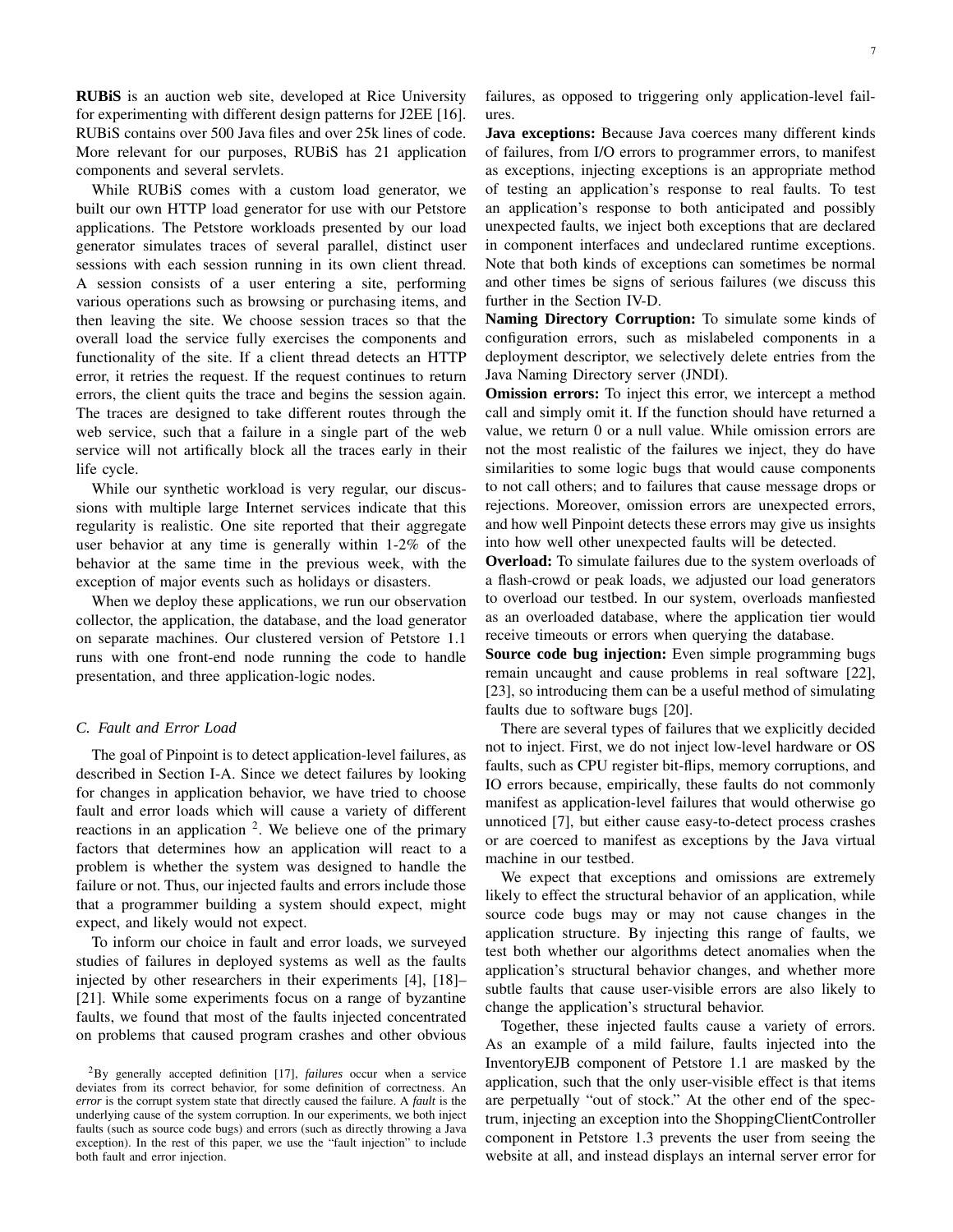all requests.

In our experiments, we concentrate on faults that cause uservisible errors. We verify this in our experiments by modifying our load generator to verify all the HTML output with MD5 hashes from fault-free runs. To make this verification feasible, we force our dynamic applications to produce mostly deterministic output by resetting all application state between experiments and running a deterministic workload. Any remaining non-deterministic output, such as order numbers, are canonicalized before hashing.

Even though we are in control of the fault injection, it is not trivial to determine which client requests in an experiment failed. Component interactions and corrupted state or resources can all lead to cascading failures. As our ground-truth comparison, we mark a request as having failed if (1) we directly injected a fault into it, (2) it causes an HTTP error, or (3) its HTML output fails our MD5 hash.

We classify the faults we inject into two categories, based on their impact: A *major fault* affects more than 1% of the requests in an experiment, while a *minor fault* effects less than 1% of the requests.

No fault injection scheme can accurately mimic the variety and affects of failures that occur in the real world. However, given the number and breadth of faults we have injected into each of our three applications we are confident that our experiments capture a wide range of realistic fault behaviors.

## *D. Comparison Monitors*

To better evaluate Pinpoint's ability to detect failures, we implemented several types of monitors for comparison.

*Low-level Monitors:* Our own load generator doubles as an HTTP monitor and an HTML monitor. It scans the HTML content being returned to users for obvious signs of errors and exceptions. In our case, whether the keywords "error", and "exception" appear in the HTML text.

Since we are purposefully injecting only applicationfailures, we did not implement a low-level ping or heartbeat monitors. As none of our injected faults cause our servers to crash or hang, we can assume that these ping and heartbeat monitors would not have noticed. Even under the overload conditions that caused our service to fail, none of our software processes or hardware nodes completely crashed.

To compare Pinpoint to a simple Java exception monitor, we modified the Java runtime classes to detect when exceptions were created. Whether an exception is considered to be a failure depends on both the kind of exception and where in the program it manifests (*e.g.*, an end-of-file exception is normal at the expected end of a file, but a failure condition in the middle of the file).

Though we expected that some exceptions would be raised during normal operation of the system, we were surprised by the degree to which this is true. We found that even a fault-free run of Petstore 1.3.1 on JBoss generates over 27K Java exceptions during startup, and another 35K Java exceptions under client-load for 5 minutes. We analyzed these exceptions, and found that no one type of exception (declared, runtime, core java.lang exceptions, application exceptions, etc) accounted for all of them: 70% were declared exceptions, and 30% were runtime exceptions. Furthermore, many of the exceptions that were thrown were the same kind of exceptions that are thrown during real faults, *e.g.*, we saw over 500 NullPointer exceptions. Because of these issues, we concluded that building an application-generic exception monitor was not feasible for this class of system.

*Application-specific Monitors:* Log monitoring is a common error detection mechanism in deployed systems. Though not as involved as application-specific test suites, log monitors are still system- and application-speciic, usually requiring operators to write regular expression searches to match potential errors in server log files. We wrote a simple log monitor (searching for "ERROR" messages) for our testbed and found that it detected "failures" in almost all our experiments, including false-alarms in all our fault-free control experiments! After some study, we concluded that distinguishing these false alarms from the true failures was non-trivial, and disregarded these log monitoring results from our comparison.

We do not include application-specific test suites in our comparison, since deciding what application functionality to test would have been the determining factor in detecting many of these failures, as a test suite can be engineered to test for almost any expected fault. Additionally, Pinpoint's main improvement in comparison to these monitors is not its ability to detect failures, but the fact that Pinpoint is a lowmaintenance, application-generic solution to high-level faultdetection. Since we do not have real users generating workload on our site, we do not include monitors which watch for changes in user behavior.

## V. EXPERIMENTS

In this section, we present experiments and analyses to answer the questions of whether Pinpoint detects and localizes failures, how quickly it detects failures, and whether Pinpoint may be prone to false-alarms during normal day-to-day operations.

To test its fault detection and localization rates, we connect Pinpoint to a widely-used middleware system, inject various faults and errors into applications running on top of this middleware, and evaluate how well Pinpoint detects and localizes the resultant failures. Because we inject faults into a live application running on enterprise-ready middleware, we have confidence that the application's behavior following a failure is realistic, even though the fault itself is artificially caused. By detecting the change in application behavior during a failure condition, we can realize that a fault has occurred.

For the majority of our experiments, we collected application traces from Java exception injections, omission faults, and source code bug injection experiments. Due to the time it takes to run these experiments, we collected these traces once, and analyzed them off-line. In addition, we injected JNDI corruption and overload failures, and analyzed these failures in real-time. In practice, we expect Pinpoint to be deployed as a real-time monitor.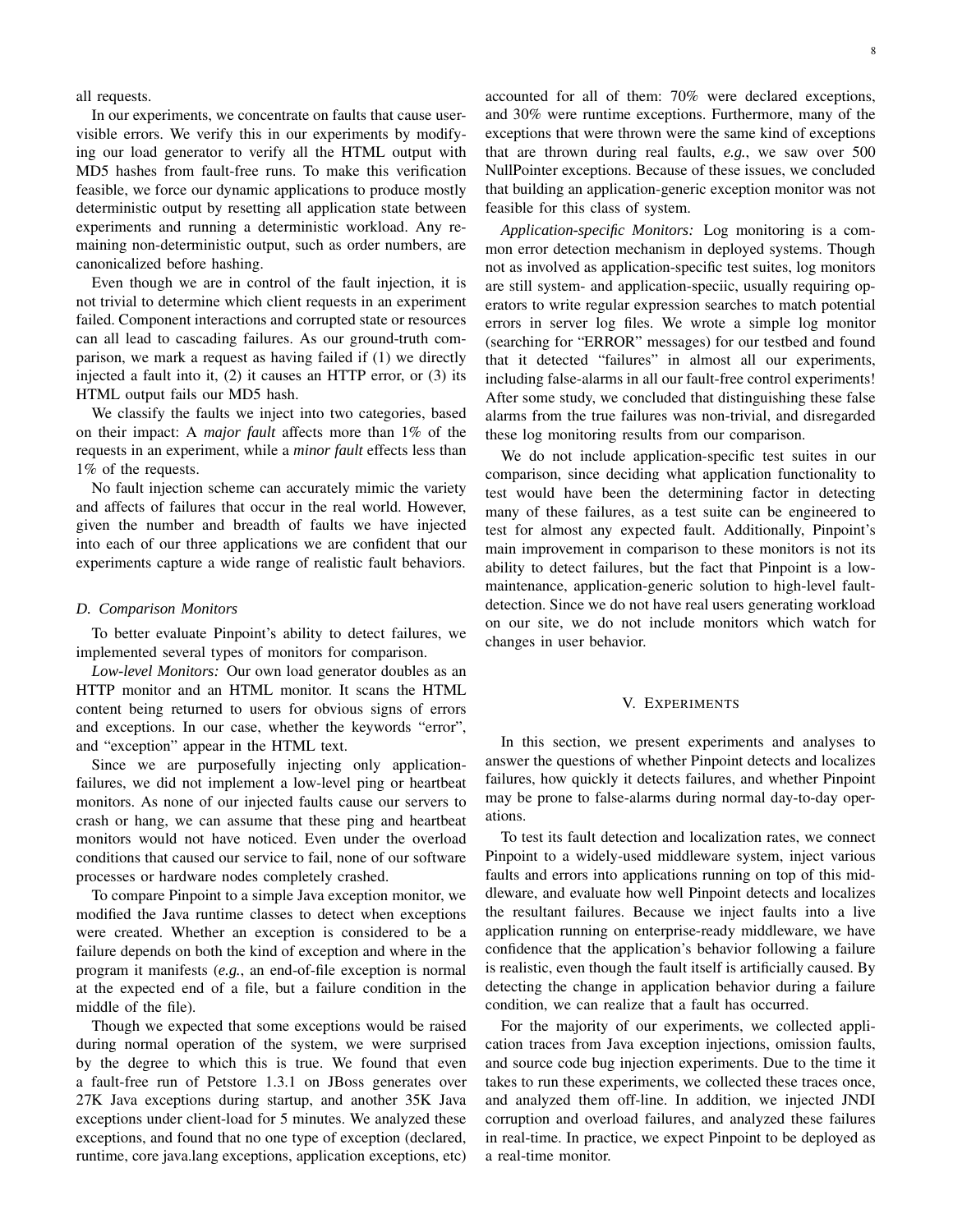## *A. Failure Detection*

To measure detection capabilities, we use the metrics of *recall* and *precision*, two metrics borrowed from information retrieval research. When searching for items belonging to some target population, recall measures the proportion of the target population that is correctly returned, and precision measures the proportion of returned items that actually match the target population. In our context, perfect recall (recall=1) means that all faults are detected, and perfect precision (precision=1) means that no false alarms were raised.

Since a fault always exists in our fault injection experiments, we are not truly testing the precision of our detectors here. So, in this section we only measure the recall of our detectors. Later, in Section V-F we present two experiments designed to test Pinpoint's precision in detecting failures.

The results of our systematic fault detection experiments are summarized in Table I. Both path-shape analysis and component-interaction analysis performed well when detecting 89-100% of major faults. The exception was source code bug injections, which we discuss in detail in Section V-D.

In addition, we ran several experiments injecting naming server corruptions while running the RUBiS application, as well as overloading our testbed system with more clients than it could handle. In our tests, Pinpoint correctly detected each of these types of faults. In the case of the overloaded fault, our database would usually saturate before the rest of the system, causing exceptions in the middleware (time outs, etc.) when attempting to contact the database. Pinpoint correctly noticed these anomalies, usually discovering anomalous behavior in the database table "component" or the entity beans responsible for mediating application communication with the database.

Studying these results, we find that the detection rates for Pinpoint's analyses are quite stable across different applications and different fault types. Source code bug injection is the only bug that is not detected as well as the others. Even most minor faults are detected by our combined algorirthms. Together, Pinpoint's analyses detect 107 of the 122 exceptions and omissions we injected. In contrast, the efficacy of checking the HTTP error codes and HTML output for errors varies significantly by application. What works well for Petstore 1.1 does not appear to work well for Petstore 1.3. Even used together, the HTTP and HTML monitors detect only 88 of the 122 injected exceptions and omissions. All of these faults are also detected by our path-shape and component interaction analyses.

To better understand what kinds of failures Pinpoint detected and did not detect, we looked at several factors that might be affecting Pinpoint's detection capability, including the type of fault we injected, the severity of the failure, and various aspects of the components into which we injected the failure. As illustrated in Figure 7, we found that the primary factor in whether we detected a failure was the number of requests affected by the fault: major failures, where more than 1% of requests were affected were much more likely to be detected than minor faults.

The number of peers of a faulty component (how many other components it interacts with) also seems to be an important factor: the more peers a component has, the more likely we are



Fig. 7. This figure shows the correlation between the impact of a failure (*Num Failed Requests*), the number of peers our faulty component normally interacts with (*Num Peers*), and whether our component interaction analysis detects these faults. The lower the impact of a failure and the fewer peers the faulty component has, the less likely component interaction analysis is to detect the fault. Though not displayed here, our path shape analysis shows a similar correlation.

to detect a failure in it. Together, this indicates that Pinpoint is more likely to detect a serious failure than a minor failure, and is more likely to detect a failure in a complicated component interacting with many others than a simple component with relatively little visible behavior.

While our analyses do not do as well detecting minor failures, it is possible that this is an artifact of our experimental setup. With only  $\approx 1000$  requests per experiment, a minor failure affects fewer than 10 requests, and may not be noticeable by our dynamic thresholding algorithm, or statistically significant for our  $\chi^2$  testing.

## *B. Identifying Failing Requests*

Once we have detected a failure in the system, it can be important to estimate the impact of the failure; that is, what kinds of requests, and how many of them, are failing. Our request-oriented path-shape analysis, as well as the HTTP and HTML monitors, can help do this. Other monitors, including component-interaction analysis, many of the low-level heartbeat monitors and user-level monitors cannot directly identify individual failing requests.

We evaluate failing request identification separately from failure detection because, though dependent, they are separatable issues. In particular, we can potentially detect a fault in a system without identifying all (or even most) of the failing requests, though determining which specific requests are failing gives us the ability to judge the significance of the failure and possibly help narrow down a cause.

We apply the same general metrics of recall and precision which we introduced earlier, except now we apply them to measure how well Pinpoint identifies faulty requests given that a fault exists. In this context, perfect recall means that we have identified all the true failing requests; and perfect precision means that we have not mistakenly identified any successful requests as faulty.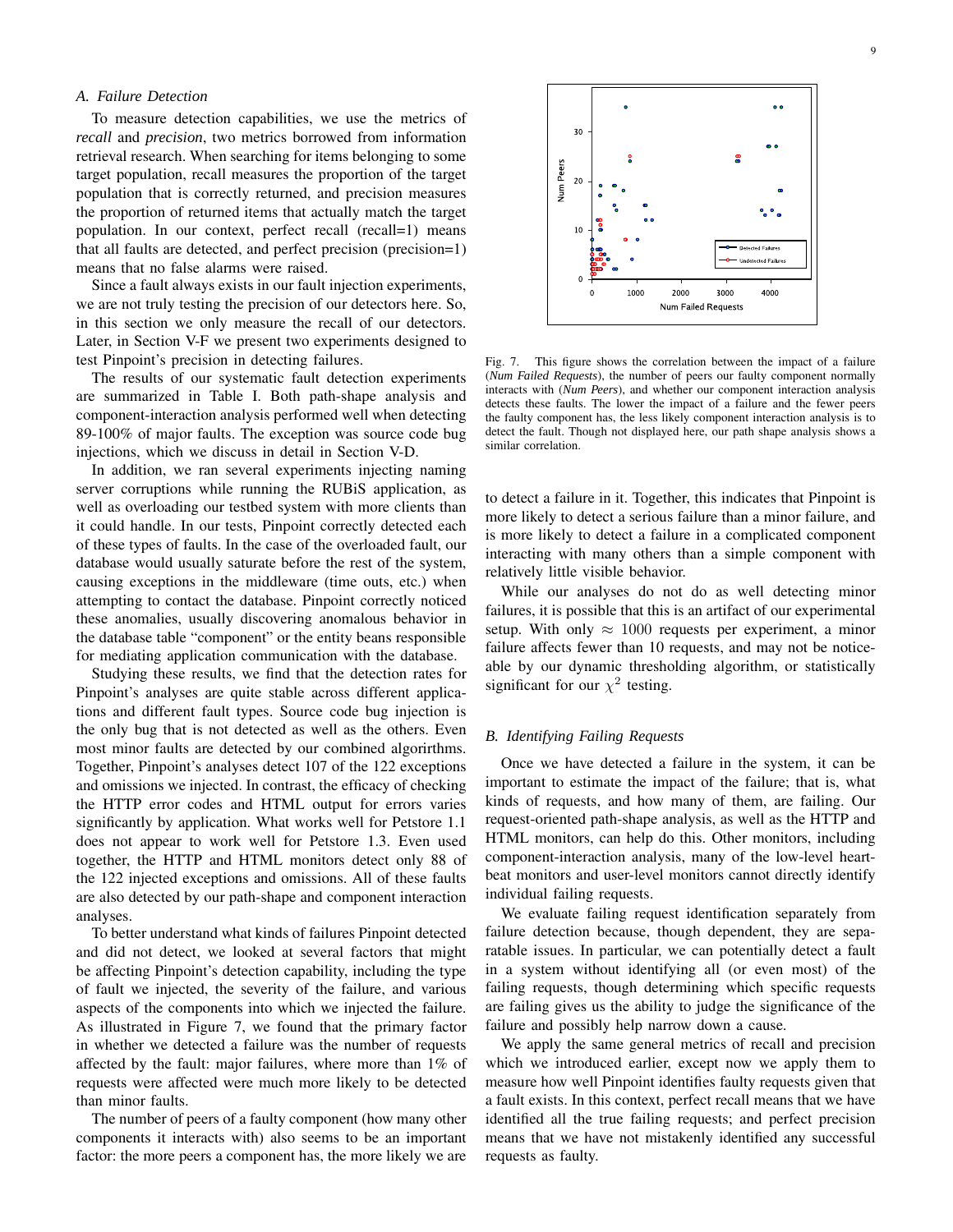|                          | Monitor    Declared Exc.   Runtime Exc. |                 | <b>Omissions</b> | Src-PS 1.3    PS 1.1                                     |                         | <b>PS 1.3</b> | <b>RUBIS</b> |
|--------------------------|-----------------------------------------|-----------------|------------------|----------------------------------------------------------|-------------------------|---------------|--------------|
| Path Shape, $\alpha = 2$ | 78% / 93%                               | $90\%$ / $96\%$ | $90\%$ / $100\%$ | $\frac{12\%}{12\%}\frac{150\%}{161\%}\frac{10\%}{192\%}$ |                         | $90\%$ / 91\% |              |
| Path Shape, $\alpha = 4$ | 75% / 89%                               | $90\%$ / $96\%$ | 85% / 96%        | 7% / 37%                                                 | $59\%$ / 89%            | 84% / 88%     | $68\%$ /-    |
| Comp. Interaction        | 56% / 89%                               | 68% / 96%       | 70\% / 96\%      | 12\% / 37\%                                              | 44% / 89%               | 84\% / 88\%   | $83/-%$      |
| <b>HTTP</b> Errors       | 48\% / 64\%                             | 53\% / 70\%     | 44\% / 65\%      | $10\%$ / 37\%                                            | $\parallel$ 43\% / 83\% | 28% / 32%     |              |
| <b>HTML</b> Monitoring   | 28\% / 40\%                             | 24\% / 35\%     | 17\% / 20\%      | $2\%$ / $13\%$                                           | $2\%$ / 6\%             | 66% / 72%     |              |
|                          |                                         |                 |                  |                                                          |                         |               |              |

TABLE I

FOR EACH MONITOR, WE SHOW HOW WELL IT DETECTED EACH TYPE OF FAULT ACROSS ALL OUR APPLICATIONS, AND HOW WELL IT DETECTED ALL THE FAULTS IN EACH APPLICATION. IN EACH CELL, THE FIRST NUMBER INDICATES HOW WELL WE DETECTED ALL FAULTS IN THE CATEGORY, THE SECOND RATE IS HOW WELL WE DETECTED MAJOR FAULTS IN THE CATEGORY. SINCE WE ONLY INJECTED SOURCE CODE BUGS INTO PETSTORE 1.3, WE REPORT THOSE FAULTS SEPARATELY, AND DO NOT INCLUDE THEM IN THE OVERALL PETSTORE 1.3 REPORT.



Fig. 8. The precision and recall of discovering faulty requests with pathshape analysis as we vary  $\alpha$ . We display these results with a scatterplot of the precision and recall in each of our experiments instead of an averaged ROCplot in order to emphasize the bimodal distribution of detected and undetected failures. As we raise  $alpha$ , the average precision and recall of experiments in which we detected failures improves, while the number of experiments in which we do not detect failure at all increases.

Unlike our fault detection evaluation above, we can measure both the precision and recall of identifying failing requests, since we have both failing and successful requests in each of our experiments.

Overall, we found our path-shape analysis does a good job of detecting faulty requests without detecting false positives. It is worth noting that the faulty request identification precision and recall values in this section are during anomalous periods. Because of our dynamic thresholding, we can catch most faulty requests during these times, (even if their PCFG scores are individually acceptable), and avoid detecting false positives when the system is behaving normally.

In Figure 8, we investigate how adjusting the  $\alpha$  parameter affects the recall and precision of our path-shape analysis. As we raise  $\alpha$ , we lower recall and improve precision, from a median of  $p = 14\%, r = 68\%|\alpha = 1$  to  $p = 93\%, r =$  $34\%|\alpha = 8$ . Note that we do not have to recall all the faulty requests to detect a fault in the system. Not including our source code bug expts, our path-shape analysis detects 83% of the faults when  $\alpha = 8$ .

## *C. Localizing Failures*

Above, we have evaluated Pinpoint's ability to detect anomalies when a failure occurs. Here, we analyze how well Pinpoint can determine the location of a fault within the system once an anomaly has been noticed.

We continue to use the metrics of recall and precision to measure fault localization ability. After localizing a fault, a fault monitor returns a set of components suspected of causing the failure, ranked by the degree to which we believe each component might be responsible for the failure. We simplify our evaluation by ignoring this ranking, and simply considering all statistically significant suspects as equal.

In this context, with only one fault injection per experiment, recall becomes a boolean metric, indicating whether or not the faulty component is a member of the suspect set. Precision measures how many false suspects there are.

The overall results of our localization tests comparing Pinpoint's detection and localization techniques to each other are shown in Figure 9. In this figure, we show how our well our decision-tree based localization and our component interaction based localization fare in our experiments.

We show the results for three variants of our decision tree, each showing how well the decision tree fares as the requests classified as faulty become more and more "noisy". First, we apply our decision tree to only the faults that we injected failures into. These results are competetive with our component-interaction analysis—the only false suspects that occur are due the structure of the application itself. For example, the decision tree cannot distinguish between two components that are always used together. Also, there exist components which appear to correlate very well with some failures, hiding the true cause of a fault.

Second are the results for our decision tree applied to the requests known to have been injected with a fault or affected by a cascading fault. These results are noisier, and introduce false suspects when we actually localize the cascaded fault. Finally, the results for our end-to-end PCFG and decision tree show the highest miss rate, as we contend with noise both from the PCFG selection mechanism and the cascaded faults. Not represented on this graph, but worth noting is that in our clustered experiments with Petstore 1.1, when the decision tree was not able to pinpoint the exact instance of a component that was causing the problem, it was still able to narrow down the problem, either to the correct class of components, or to the machine the faulty component was running on.

From this we conclude that a decision tree's ability to localize failures depends heavily on the noise in the traces. Here, the decision tree's localization capability drops when we add cascaded failures and false positives from runs of the pathanalysis algorithm. This indicates that heuristics for separating primary from cascaded faulty requests, such as picking the first anomalous request from a user's session as the primary fault, are likely to improve the performance of decision-tree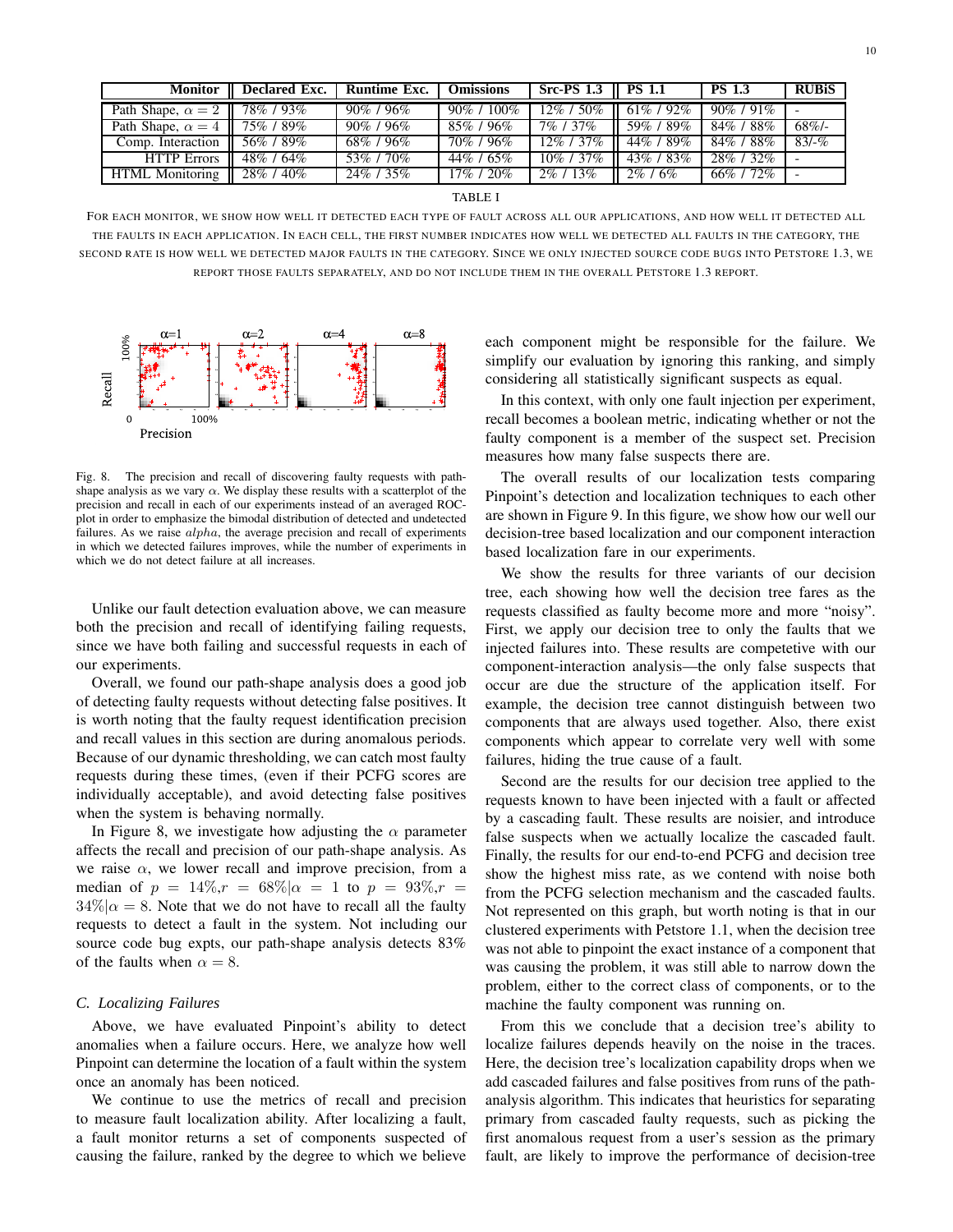

Fig. 9. Localization recall of our techniques per fault type.

localization in real deployments.

#### *D. Source Code Bugs and Structural Behavior*

Here, we delve into detail on the source code bugs that we injected into the Petstore 1.3.1 application, describing in detail what kinds of bugs we injected, how we injected them and the impact of the bugs on the system, and finally analyze Pinpoint's performance.

To see whether Pinpoint would be likely to detect faults introduced by minor bugs in source code, we wrote a sourcecode bug injector for the Java language. We use the Polyglot extensible compiler framework [24] as a base for a Java-to-Java compiler that can inject several different simple bugs, summarized in Table II. While these are all minor bugs, evidence suggests that no bug is so trivial that it does not occur in real software [25]. Some of the common (but much more involved) source code bugs we did not inject includes synchronization and deadlock issues, subtle API incompatabilities, etc. Realistic bug injection of these more subtle issues is an open area for future research.

For our experiments, we first generate an exhaustive list of the spots where a bug can be injected within a component, after eliminating locations in unused code. Then, we iterate over these "bug spots" and inject one bug per run of the application. At runtime, we record when this modified code is exercised to track what requests may be tainted by the fault.

Most bugs caused relatively minor problems (such as an extra "next page" button, where no next page exists) rather than major problems that would keep a user from browsing the site and purchasing products. Overall, only a third of the bugs we injected kept any user session from completing. Of the bugs that did keep sessions from completing, almost all affected less than 50 sessions during an experiment. Only one bug injection in the shopping cart code was more serious, causing all sessions (over 400) to fail.

After running these experiments, we found that path-shape analysis and component interaction analysis did not do significantly better, overall, than the HTTP monitors; and moreover, detected a low percentage of the bug injections in absolute terms. Upon inspection, the reason was that most of the software bugs that were injected, even though they caused user visible changes to the output of the application, did not cause component-level changes internally. This indicates that analyzing component interactions (either directly or through path-shape analysis) is not likely to detect this class of simple

Pinpoint's analyses were able to detect bugs when they did change component's interactions, however. For example, the bug with the largest impact on user sessions, kept the shopping cart from correctly iterating over its contents. While this behavior is internal to the shopping cart and not noticeable by itself, it also causes some JSP tags in the "view shopping cart" page to stop iterating—since the cart never sends its contents to be displayed. Pinpoint detected this failure, and noticed that the JSP tags related to displaying cart items was faulty.

## *E. Time to Detect Failures*

Another measurement of the efficacy of a monitor is how quickly it detects failures. Machine crashes are usually detected by low-level monitors within seconds, while higherlevel failures and monitors can take longer. The periodicity of running application-test suites usually determines how long it will take them to detect failures. User-level monitors take up to many minutes to notice a failure, as problems that affect user behavior can take some time to affect the measured indicators. The most comprehensive fault monitor, customer service complaints, can take hours to days to report failures, based on the severity of the failure. Pinpoint's goal is to detect the higher-level failures within the time scales of low-level monitors.

To test the time to detection, we monitor the RUBiS application in real-time, and arbitrarily picked one component, SBAuth, into which we inject failures. SBAuth provides user authentication services, verifying user names and passwords and returning user IDs to the rest of the system. We measure the time it takes Pinpoint to detect the error by injecting an exception into SBAuth and recording how long it took for Pinpoint to notice a statistically significant anomaly in RUBiS's behavior. We also spot checked our results against fault injections in several other of RUBiS's components to ensure that we were not seeing behavior unique to faults in SBAuth.

In general, Pinpoint detected the failure within the range of 15 seconds to 2 minutes, depending on the system's and Pinpoint's configurations. To explore what effects Pinpoint's time-to-detection, we repeated our experiment many times, varying the client load, the periodicity with which Pinpoint checks for anomalies, and the amount of immediate "history" Pinpoint remembers as a component's current behavior.

At low client loads (*e.g.,* 10 clients), our injected fault is triggered infrequently, causing Pinpoint to detect failures relatively slowly. Additionally, the nature of the RUBiS load generator causes high variance, as randomized client behavior sometimes trigger faults rapidly and sometimes slowly. As shown in Figure 10, increasing the number of clients improves the time to detection, and the variance across our experiments decreases. As we continue to increase the client load, however, our time to detection begins to increase again, due to a performance artifact in our instrumentation of JBoss. With too many clients, the observations from the system are delayed in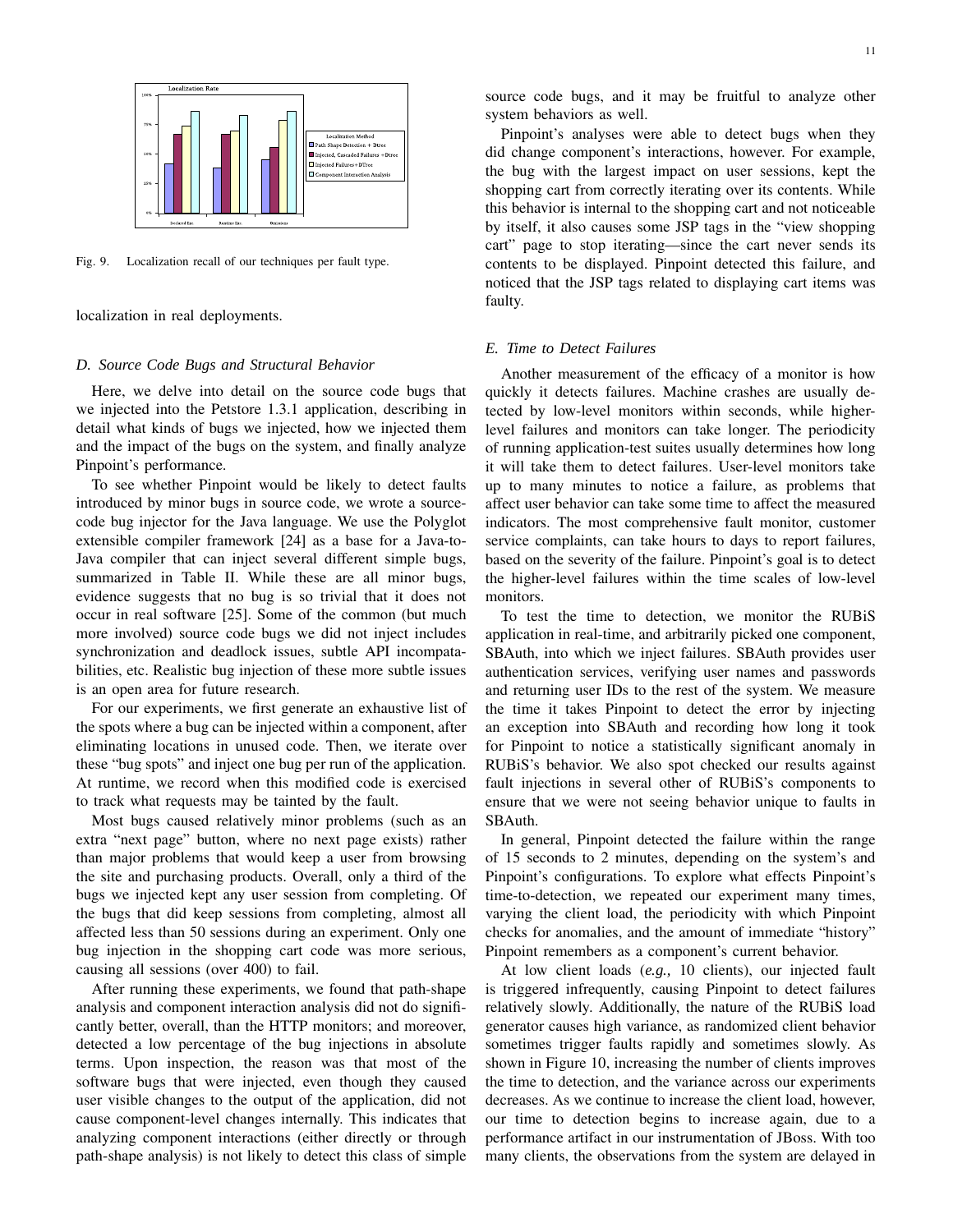| <b>Bug Type</b> | <b>Description</b>                                        | Good code                         | <b>Bad</b> code                 | <b>Num</b> |
|-----------------|-----------------------------------------------------------|-----------------------------------|---------------------------------|------------|
| Loop errors     | Inverts loop conditions;                                  | $loop\{ \text{while}(b) \}$ stmt; | $loop\{ while (!b)\}$ stmt;     | 15         |
| Mis-            | Replaces the left-hand-side of an as-                     | $\mathbf{i} = f(x);$              | $\mathbf{j} = f(x);$            |            |
| assignment      | signment with a different variable                        |                                   |                                 |            |
| Mis-            | Clear a variable initialization.                          | int $i = 20$ ;                    | int $i = 0$ ;                   |            |
| initialization  |                                                           |                                   |                                 |            |
| Mis-reference   | Replaces variables in expressions with                    | $Avail = InStock - Ordered:$      | $Available In Stock - OnOrder;$ |            |
|                 | a different but correctly typed variable                  |                                   |                                 |            |
| Off-by-one      | <i>E.g.</i> , replaces $\lt$ with $\lt$ = or $\gt$ = with | $for(i = 0; i < count; i++)$      | $for (i = 0; i < = count; i++)$ |            |
|                 |                                                           |                                   |                                 |            |

TABLE II

OVERVIEW OF SOURCE CODE BUG TYPES AND HOW MANY WE INJECTED INTO OUR APPLICATIONS. NONE ARE DETECTED BY THE JAVA COMPILER.



Fig. 10. The time to detect a failure as we vary the client load on the system. The time to detection improves as more of the system is exercised with more clients, then degrades as the extra load induces queueing delays in reporting observations. In these experiments, the current component behavior is based on the prior 15 seconds of observations, and Pinpoint searches for anomalies every 5 seconds.

the report queue, meaning that at any given time Pinpoint is not analyzing the current state of the system. We believe that a more efficient observation system would allow continued improvement with increased client load.

By decreasing the amount of history Pinpoint remembers to represent a component's current behavior, we increase Pinpoint's sensitivity to changes in application behavior. In short, changes in behavior can dominate the model of current behavior more quickly if there is less "old" behavior being remembered. However, this causes a much less pronounced effect than the client load.

We also experimented with changing how often Pinpoint searches for anomalies, but found that as long as the period was significantly less than our time-to-detection, it was not a major factor in the time to detect a fault.

## *F. Resilience to False Alarms*

To determine Pinpoint's resilience against erroneously marking common day-to-day changes to a service as anomalies, we ran two experiments. In one, we significantly changed the load offered by our workload generator—we stopped sending any ordering or checkout related requests.

In our second experiment, we upgraded the Petstore v1.3.1 to a bug-fix release, Petstore v1.3.2. For both our path-shape

and component interaction analyses, we used a historical analysis based on the behavior of Petstore 1.3.1 under our normal workload. Talking with Internet service operators, we confirmed that software upgrades occur often in large sites. While a major software upgrade will change functionality significantly and require Pinpoint to retrain its models of system behavior, these major upgrades occur on the order of months, while minor software upgrades, such as bug fixes, occur on the order of days or weeks.

In both of these experiments, neither our path-shape analysis nor our component-interaction analysis triggered falsepositives. In the workload-change experiment, none of the paths were anomalous—as to be expected, as they are all valid paths. And though the gross behavior of our components did change with the workload, the fact that we analyze component interactions in the context of different types of requests compensated for this, and we detected no significant changes in behavior.

In the upgrade to Petstore 1.3.2, we also did not detect any new path shapes; our component behaviors did change noticeably, but still did not pass the threshold of statistical significance according to the  $\chi^2$  test. Though not comprehensive, these two experiments suggest that our fault detection techniques are robust against reporting spurious anomalies when application functionality has not changed.

#### VI. DISCUSSION

## *A. The Base-Rate Fallacy*

The base-rate fallacy declares that, when looking for rare events, any non-zero false positive rate will overwhelm a detector with even perfect recall. [26] argues that this makes most existing intrusion detection systems unusable.

In the context of our broader project, Recovery Oriented Computing, we argue that false positives are only a problem when dealing with them is expensive. We advocate making the cost of online repair for failures sufficiently low, such that a reasonable degree of "superfluous recovery" will not incur significant overhead.

We have successfully demonstrated this autonomic recovery both in the context of J2EE middleware [9] in which microreboots make it almost free to recovery from transient failures; and in two storage subsystems for Internet services [27], [28] where, in response to another set of Pinpoint's anomaly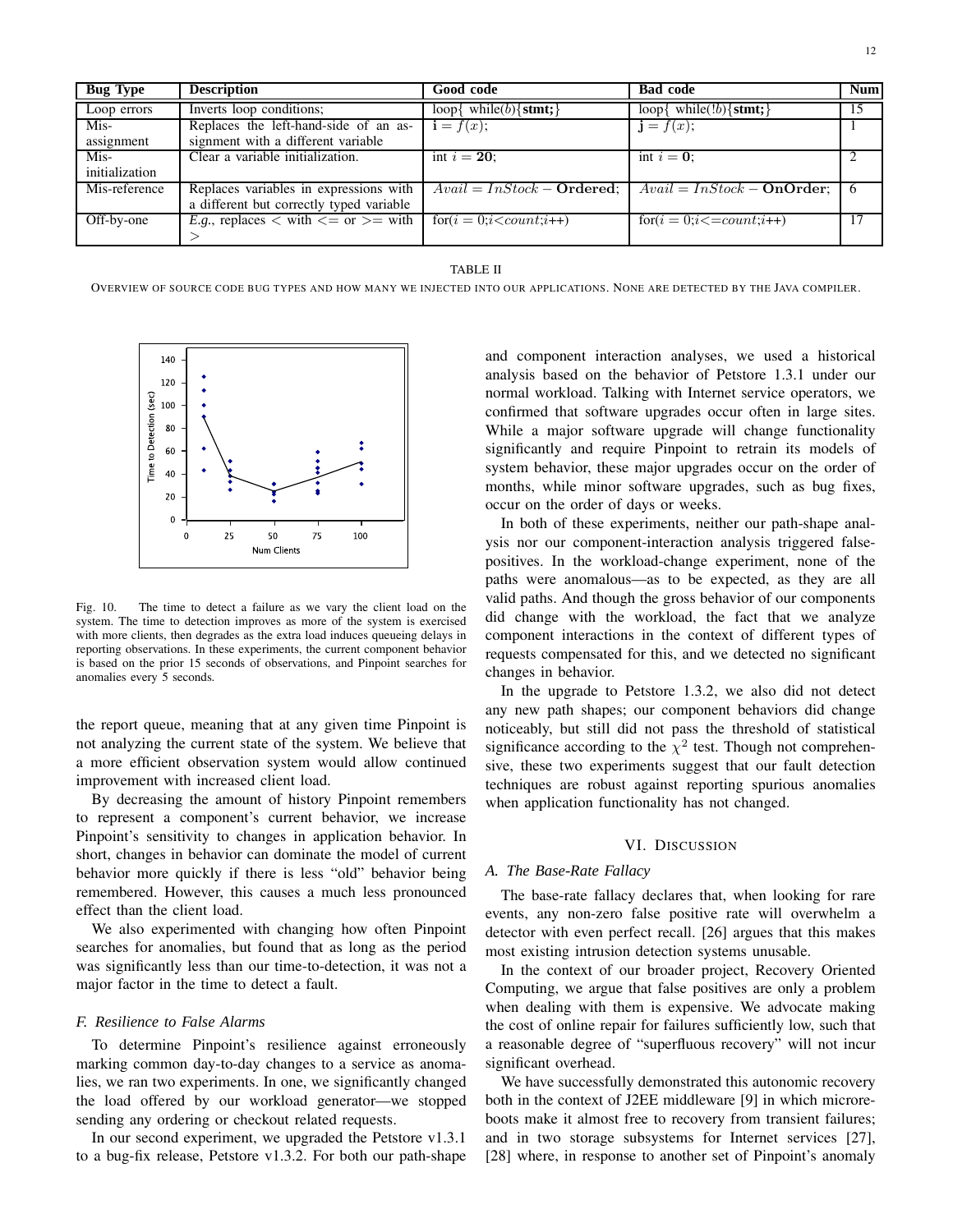detection algorithms, any replica can be rapidly rebooted without impacting performance or correctness. Cheap recovery has another benefit for fault detection as well: when false positives are inexpensive, its reasonable to lower detection thresholds to catch more faults (and more false positives), and potentially catch problems earlier.

#### *B. Limitations of Pinpoint*

Here, we describe two limitations of Pinpoint that we have observed. The first is a reconfirmation of one of Pinpoint's assumptions, the second is a limitation we discovered in analyzing components with multi-modal behaviors.

*Request-Reply Assumption:* We decided to test Pinpoint's assumption of monitoring a request-reply based system in which each request is a short-lived, largely independent unit of work by applying Pinpoint to a remote method invocation (RMI) based application. While RMI is a request-reply system, a single interaction between the client and server can encompass several RMI calls, and the unit of work is not always well defined.

In our experiment, we monitored ECPerf 1.1, an industrystandard benchmark for measuring the performance of J2EE implementations. ECPerf contains 19 EJBs and 4 servlets. Because running unmodified applications is one of Pinpoint's goals, we decided to use the simplest definition of a unit of work, a single RMI call from the client to the server. Unfortunately, most of resultant paths we captured were single component calls, with no structure behind them. Thus, when we injected faults into ECPerf, there was no observable change in the path, since there was very little behavior in the path in the first place. While path-analysis did detect some anomalies in the system when a fault occurred, they were not in the "requests" we injected with faults (presumably some state in the application was corrupted and affected later RMI calls). To generalize Pinpoint to this kind of system, we should expand our definition of a path to encompass multiple interactions, though this will likely entail application-specific tailoring.

*Multi-Modal Behavior:* We found another limitation of our component interaction analysis was the monitoring of components with multi-modal behaviors.

While monitoring the clustered version of Petstore 1.1, one of the components we monitored was the middleware-level naming service. This service has one behavior mode in the web tier (where it mostly initiates name lookups) and another in the application tier, where it mostly replies to lookups. When a component exhibits multiple modes of behavior depending on its physical location, our component interaction model attempts to capture a non-existent average of the multiple modes, and subsequently detects all the components as deviating from this average!

One possible solution is to use a model that captures multiple modes of behavior, though this has the danger of mis-classifying truly anomalous behavior as simply "another mode." Another, possibly more attractive, option is to extend the component-identification scheme to differentiate between components placed, for example, in the web tier vs the backend, thus allowing Pinpoint's analysis to build separate models for each. The difficulty is to ensure the naming scheme captures the right details, without splitting valid component groups apart to the extent that the models lose their ability to validate behaviors across many peers.

#### *C. Other Statistical Learning Techniques*

Though we do not claim that the algorithms we use are the best analysis methods for detecting anomalies in an application's structural behavior, we have tried several alternatives as we built our system. Here is a short description of our experiences with these alternate techniques.

Before settling on our PCFG scoring function presented in Section III-B, based on measuring the deviation from expected probabilities, we also tried and discarded two scoring functions used in natural language processing: first, taking the product of the probabilities of all the transition rules, and second taking their geometric mean. While the former had an unacceptable bias against long paths, the latter masked problems when only a small number of improbable transitions were exercised.

Recently, together with Peter Bodik, we have used oneclass support vector machines (SVM) to detect anomalies in the path shapes and component interaction we captured in our experiments. While SVM worked as well as our  $\chi^2$ test of goodness of fit for detecting anomalies in component behaviors, standard SVM techniques did not work well when analyzing path-shape behaviors. A core step in an SVM analysis is to compute the similarity score (a dot-product-like function called a kernel method) between two paths. However, in the case of path-shapes, a good anomaly detector must not only detect differences in a path, but also estimate how significant those differences are. While our PCFG scoring method does this with its calculation of the deviation from expection, the standard SVM tree-comparison techniques do not. We are currently investigating whether any feature-weighting additions to SVMs might improve the SVM analysis of pathshapes.

Additionally, we have experimented with using data clustering to localize failures [5], though we now believe decision trees are more appropriate because of their potential to gracefully handle scenarios of multiple failures and failures due to interacting components.

## VII. RELATED WORK

*Request Tracing:* Request paths have been used for blackbox monitoring for performance troubleshooting modelling. Aguilera *et al* [29] have used packet-sniffing and statistical analysis to derive the call-graphs between black-boxes. In contrast to the direct tracing done by Pinpoint, this only produces a view of the majority behavior of the system, and thus hides any anomalies existant within the system. Magpie captures the path-like dynamic control flow of a program to localize performance bottlenecks [30]. Unlike Pinpoint, Magpie instruments the system at a very low-level, recording events such as thread context switches and I/O interrupts to build a model of a system's resource consumption and performance characteristics. In contrast to both of these efforts, Pinpoint's focus is on automating the initial detection of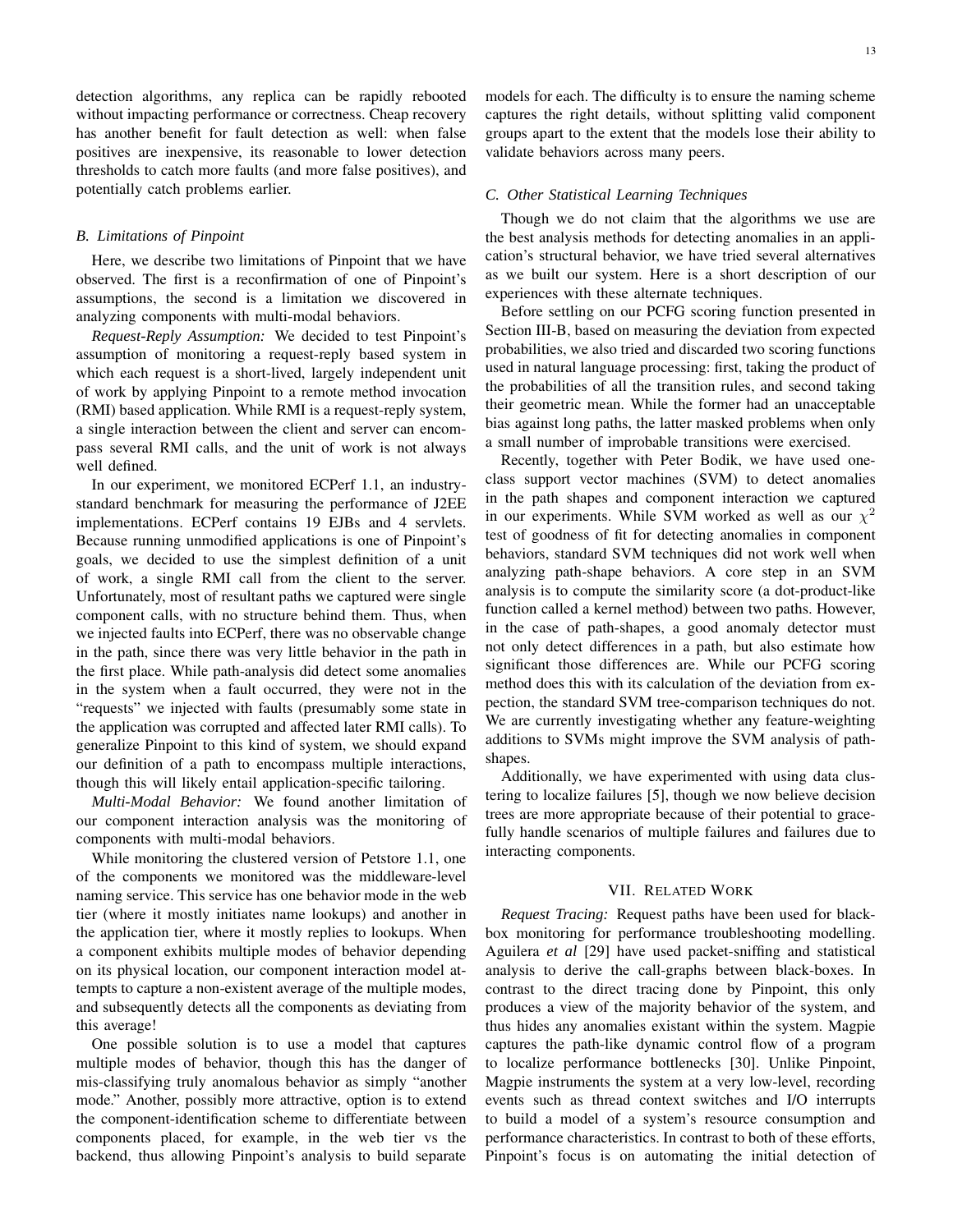failures, specifically, failures in application-level functionality which may not manifest as a performance problem.

In addition to these research efforts, several commercial products provide request tracing facilities for J2EE systems; PerformaSure and AppAssure are applied in pre-deployment testing and IntegriTea can be applied to a live system, validating our position that it is practical to record paths at a fine level of detail [31]–[33]. However, as far as we know, none of these tools performs application-level failure detection or fault localization.

*Anomaly Detection:* Anomaly detection has gained currency as a tool for detecting "bad" behaviors in systems where many assumed-good behaviors can be observed, including intrusion detection [34], [35], Windows Registry debugging [36], [37], finding bugs in system code [38], and detecting possible violation of runtime program invariants regarding variable assignment [39] or assertions [40]. Although Ward *et al* previously proposed anomaly detection as a way to identify possible failures for Internet sites [41], they start with a statistical model of a site's performance based on 24 hours of observation, whereas Pinpoint builds models of the site's structural behaviors.

*Localizing Faults:* Researchers have attacked the problem of localizing faults in many different contexts and with many different approaches. Event-correlation systems for network management [42], [43] and commercial problemdetermination systems such as OpenView [44] and Tivoli [45] typically rely on either expert systems with human-generated rules or on the use of dependency models to assist in fault localization [46]–[48]. Brown *et al* [49] have also used dynamic observation to automatically build such dependency models. This approach can produce a rank-ordered list of potential causes, but they are intrusive and require a human to first identify the components among which dependencies are to be discovered. In contrast, Pinpoint can identify the root cause (modulo the coverage of the workload) non-intrusively and without requiring human identification of vulnerable components.

The primary differentiator between the work reported here and Chen *et al*'s fault localization in [12] is that these systems assume the existence of pre-labeled data (*e.g.*, failed or successful requests) and attempt to localize the fault to part of the system. In contrast, the work presented here assumes no prior knowledge of faults, and starts with fault detection.

## VIII. FUTURE DIRECTIONS

Pinpoint detects injected and secondary faults in realistic but small-scale test applications. The value of path-based analysis for failure management has been demonstrated in one production Internet service already [3], and we are currently working with two other large Internet service to apply Pinpoint monitoring to their systems. In addition, versions of Pinpoint have been integrated as fault monitors for two systems at Stanford [27], [28]. Pinpoint has also been distributed to outside researchers as a basis for new experimentation, and is available upon request.

In addition to path shapes and component interactions, we are investigating additional lower-level behaviors that could be analyzed to reveal information about different high-level behaviors, such as database access patterns and structures of persistent data. Monitoring patterns in these behaviors may allow us to detect very different kinds of important failures.

As a monitored system changes, through software upgrades and other major modifications, it is necessary to retrain the reference models of normal behavior. Two simple strategies include 1) explicitly triggering retraining along with major software updates; and 2) constantly learning new models, and keeping many models on hand simultaneously as possibly correct representations of normal behavior. The challenge in choosing a strategy for retraining models is to both avoid false positives as the reference models drift from the system's actual (and correct) behavior, and to avoid false negatives by learning significant faulty behavior as normal. Exploring this challenge in the context of an evolving Internet service is an important avenue of future work.

We believe Pinpoint's techniques may be applicable to other types of systems where building models of application behaviors and policies to detect anomalies and inconsistencies. Applications running on overlay networks, or peer-to-peer applications, are potential targets, though in a widely-distributed application, centralizing the information for analysis would be more challenging. Sensor networks are a useful subclass of peer-to-peer systems whose applications are often dataanalysis-centered by nature and in which data-aggregation machinery is already being put in place [50], making sensor nets a potential appealing target as well.

## IX. CONCLUSIONS

Pinpoint's key insight is that aggregating low-level behavior over a large collection of requests, using it to establish a baseline for "normal" operation, and then detecting anomalies with respect to that baseline is an effective way to detect a variety of faults. Indeed, the key strength of machine learning techniques is to identify patterns and deviations from those patterns, from large collections of undifferentiated data. A large number of independent observations is necessary for this approach to work (and in particular to allow the baseline model to be built), but we argue that in today's componentized applications this is a safe assumption. As long as the system is working mostly correctly most of the time, the baseline model can be extracted from this very behavior. Furthermore, even complex services provide a fairly limited number of discrete interactions to the user, so the number of "legitimate" code paths tends to be much smaller than the number of possible code paths, which gives further intuition behind the success of the approach.

We showed that the specific techniques of PCFG's and decision tree learning to analyze component interaction and path shapes can yield information about a variety of realistic transient faults, with no *a priori* application-specific knowledge. This approach combines the generality and deployability of low-level monitoring with the sophisticated failure-detection abilities usually exhibited only by application-specific highlevel monitoring.

Finally, by exploiting the fact that many interactive Internet services are being built on standard middleware platforms, we